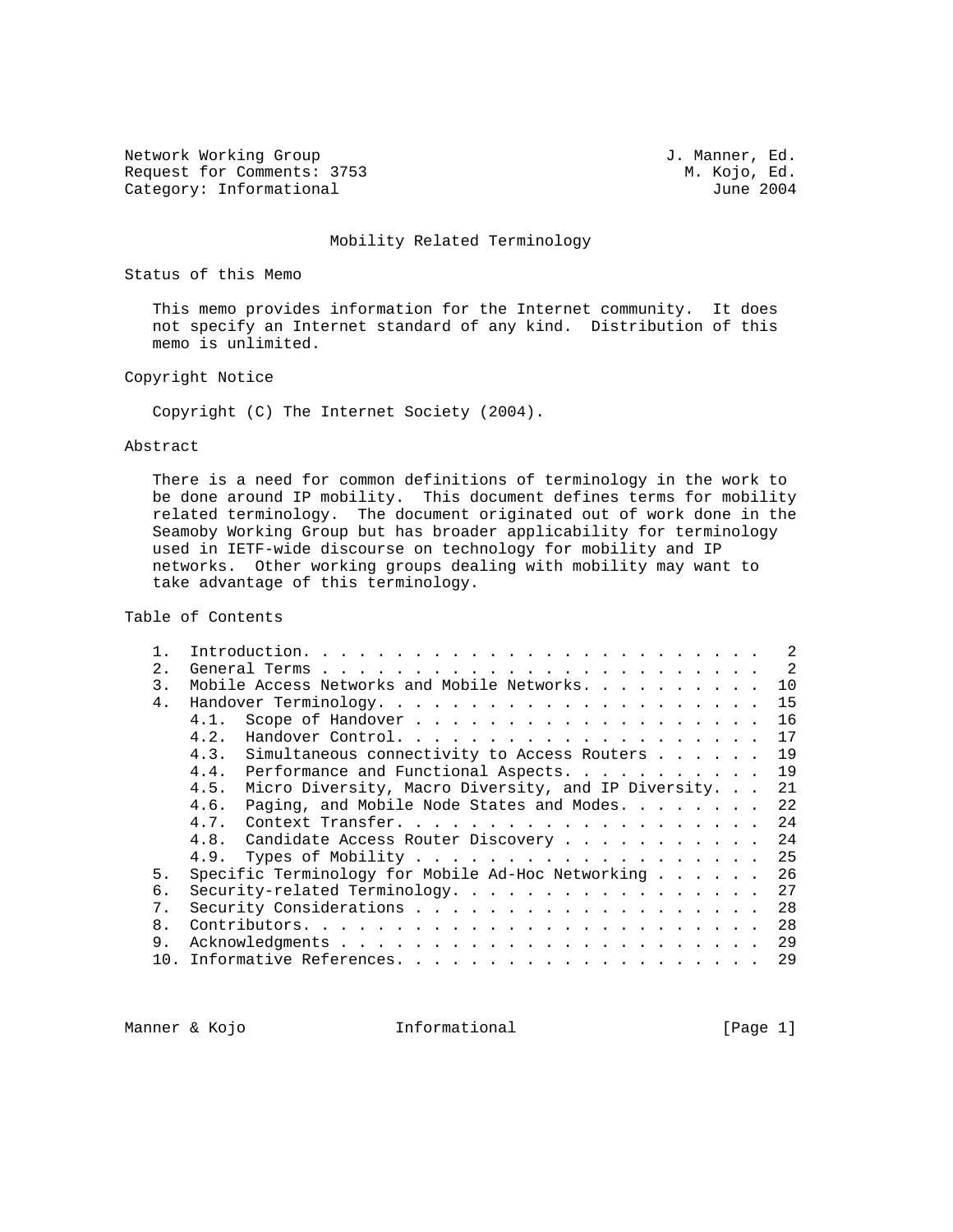|  | 11. Appendix $A - Index$ of Terms 31 |  |  |  |  |  |  |  |  |  |  |  |
|--|--------------------------------------|--|--|--|--|--|--|--|--|--|--|--|
|  |                                      |  |  |  |  |  |  |  |  |  |  |  |
|  | 13. Full Copyright Statement. 36     |  |  |  |  |  |  |  |  |  |  |  |

## 1. Introduction

 This document presents terminology to be used for documents and discussions within the Seamoby Working Group. Other mobility related working groups could take advantage of this terminology, in order to create a common terminology for the area of mobility in IP networks.

 Some terms and their definitions that are not directly related to the IP world are included for the purpose of harmonizing the terminology. For example, 'Access Point' and 'base station' refer to the same component, from the point of view of IP, but 'Access Router' has a very different meaning. The presented terminology may also, it is hoped, be adequate to cover mobile ad-hoc networks.

 The proposed terminology is not meant to assert any new terminology. Rather the authors would welcome discussion on more exact definitions as well as missing or unnecessary terms. This work is a collaborative enterprise between people from many different engineering backgrounds and so already presents a first step in harmonizing the terminology.

 The terminology in this document is divided into several sections. First, there is a list of terms for general use and mobile access networks followed by terms related to handovers, and finally some terms used within the MANET and NEMO working groups.

2. General Terms

Bandwidth

 The total width of the frequency band available to or used by a communications channel. Usually measured in Hertz (Hz). The bandwidth of a channel limits the available channel capacity.

Bandwidth utilization

 The actual rate of information transfer achieved over a link, expressed as a percentage of the theoretical maximum channel capacity on that link, according to Shannon's Law.

Manner & Kojo **Informational Informational** [Page 2]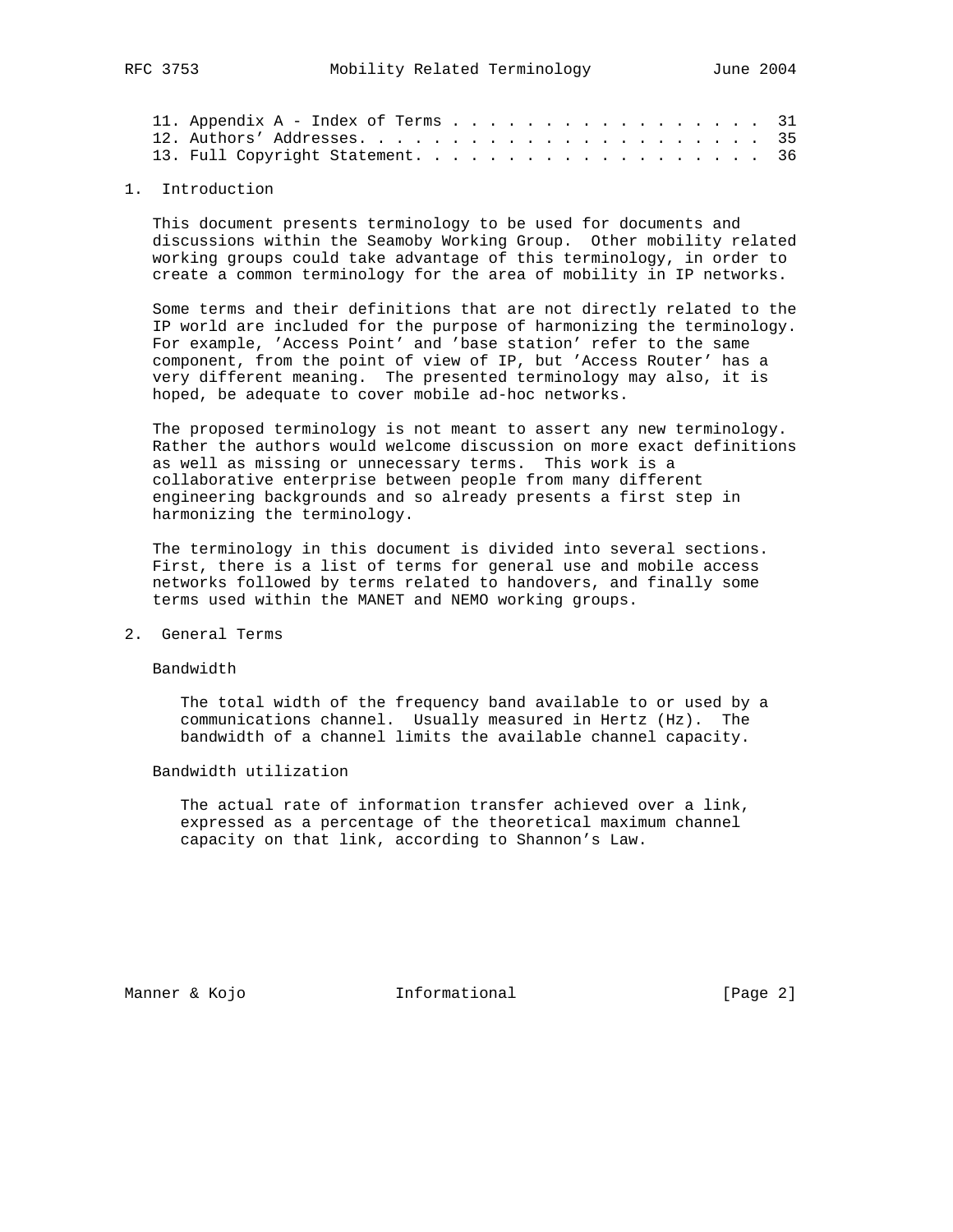#### Beacon

 A control message broadcast by a node (especially, a base station) informing all the other nodes in its neighborhood of the continuing presence of the broadcasting node, possibly along with additional status or configuration information.

Binding Update (BU)

 A message indicating a mobile node's current mobility binding, and in particular its care-of address.

Care-of-Address (CoA)

 An IP address associated with a mobile node while visiting a foreign link; the subnet prefix of this IP address is a foreign subnet prefix. A packet addressed to the mobile node which arrives at the mobile node's home network when the mobile node is away from home and has registered a Care-of Address will be forwarded to that address by the Home Agent in the home network.

## Channel

 A subdivision of the physical medium allowing possibly shared independent uses of the medium. Channels may be made available by subdividing the medium into distinct time slots, or distinct spectral bands, or decorrelated coding sequences.

Channel access protocol

 A protocol for mediating access to, and possibly allocation of, the various channels available within the physical communications medium. Nodes participating in the channel access protocol agree to communicate only when they have uncontested access to one of the channels, so that there will be no interference.

Channel capacity

 The total capacity of a link to carry information (typically bits) per unit time. With a given bandwidth, the theoretical maximum channel capacity is given by Shannon's Law. The actual channel capacity of a channel is determined by the channel bandwidth, the coding system used, and the signal to noise ratio.

Manner & Kojo **Informational Informational** [Page 3]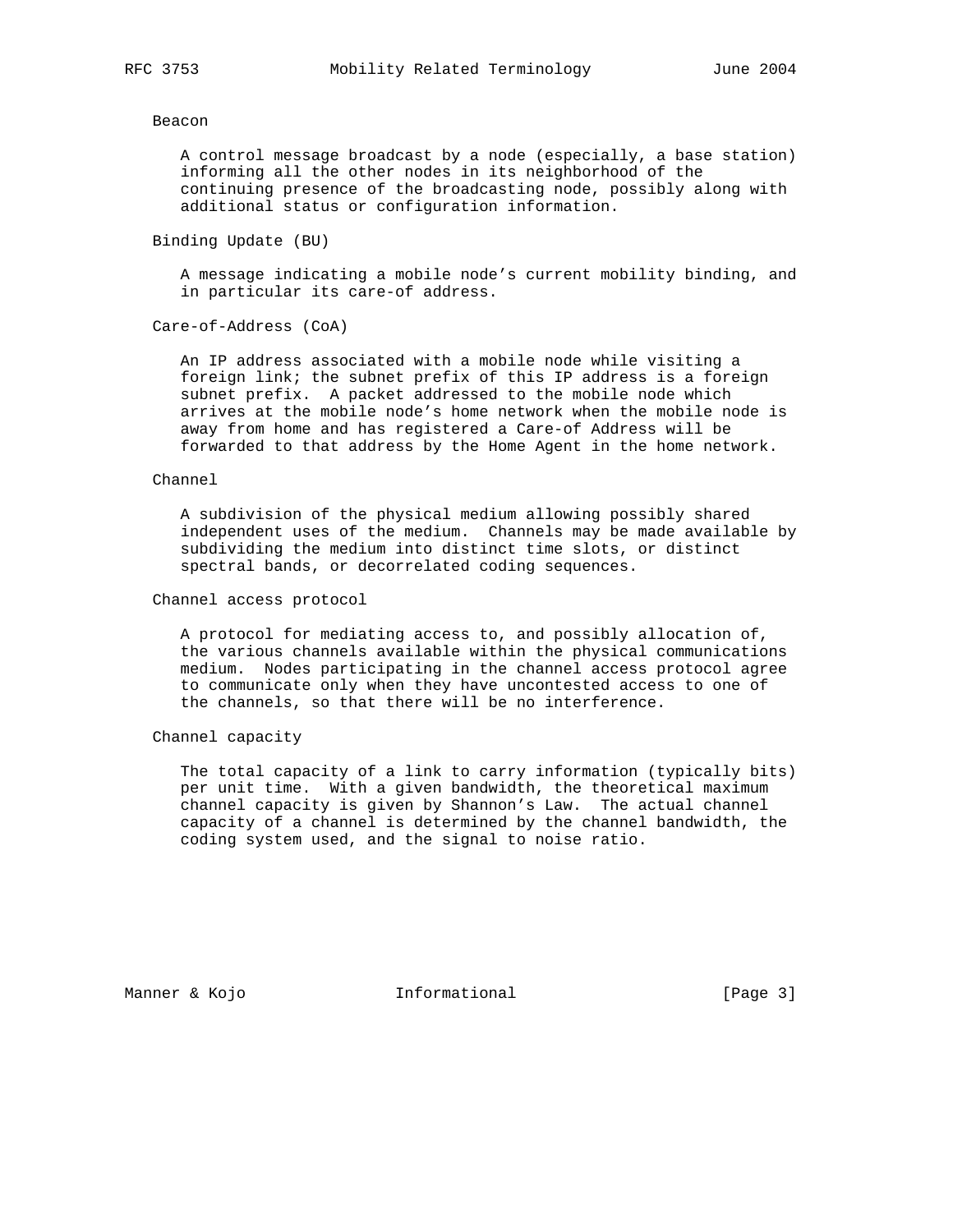## Control message

 Information passed between two or more network nodes for maintaining protocol state, which may be unrelated to any specific application.

#### Distance vector

 A characteristic of some routing protocols in which, for each desired destination, a node maintains information about the distance to that destination, and a vector (next hop) towards that destination.

#### Fairness

 A property of channel access protocols whereby a medium is made fairly available to all eligible nodes on the link. Fairness does not strictly imply equality, especially in cases where nodes are given link access according to unequal priority or classification.

#### Flooding

 The process of delivering data or control messages to every node within the network under consideration.

## Foreign subnet prefix

 A bit string that consists of some number of initial bits of an IP address which identifies a node's foreign link within the Internet topology.

#### Forwarding node

 A node which performs the function of forwarding datagrams from one of its neighbors to another.

Home Address (HoA)

 An IP address assigned to a mobile node, used as the permanent address of the mobile node. This address is within the mobile node's home link. Standard IP routing mechanisms will deliver packets destined for a mobile node's home address to its home link [9].

Manner & Kojo **Informational Informational** [Page 4]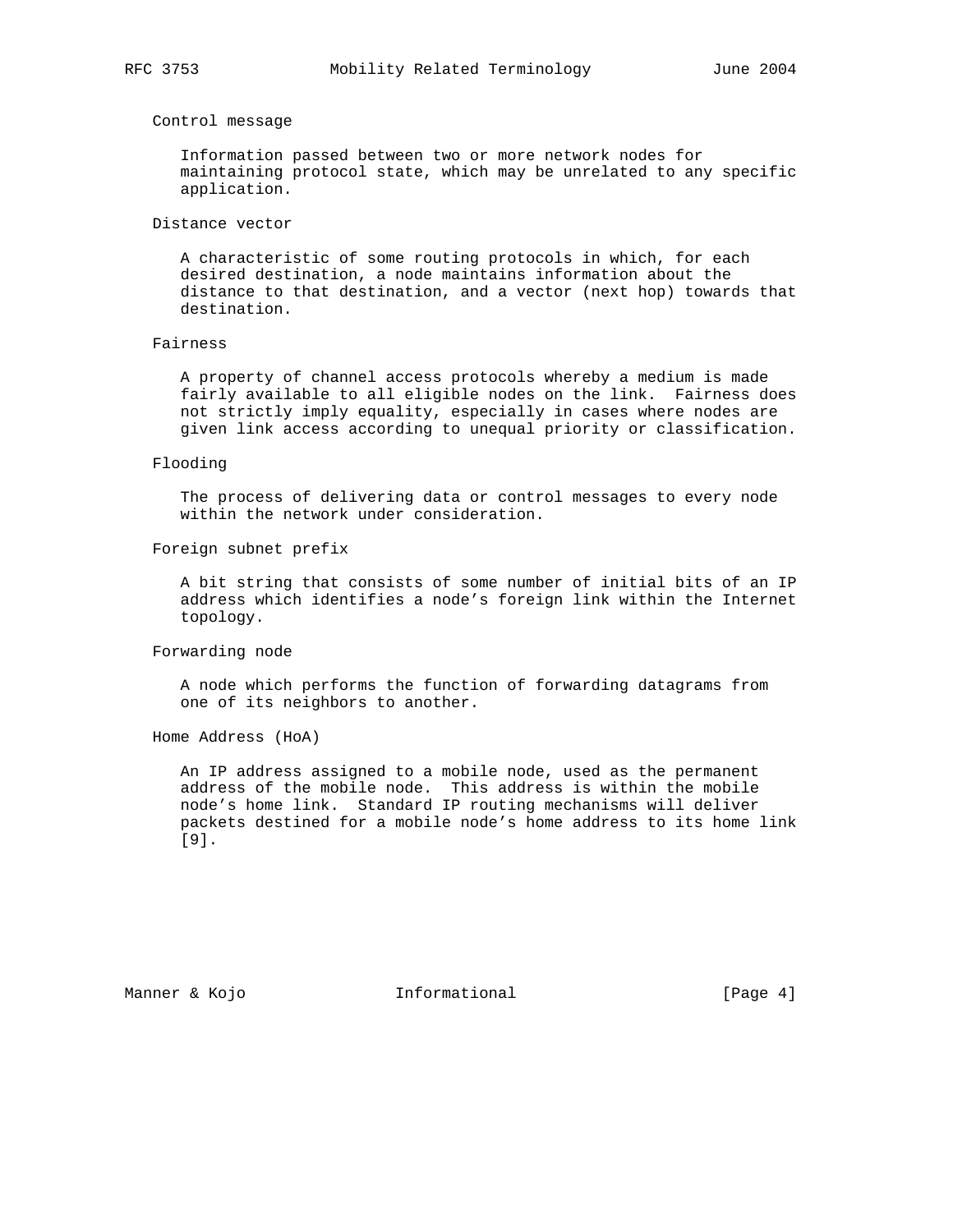Home Agent (HA)

 A router on a mobile node's home link with which the mobile node has registered its current care-of address. While the mobile node is away from home, the home agent intercepts packets on the home link destined to the mobile node's home address, encapsulates them, and tunnels them to the mobile node's registered care-of address.

## Home subnet prefix

 A bit string that consists of some number of initial bits of an IP address which identifies a node's home link within the Internet topology (i.e., the IP subnet prefix corresponding to the mobile node's home address, as defined in [9]).

## Interface

A node's point of attachment to a link.

#### IP access address

 An IP address (often dynamically allocated) which a node uses to designate its current point of attachment to the local network. The IP access address is typically to be distinguished from the mobile node's home address; in fact, while visiting a foreign network the IP access address may be considered unsuitable for use as an end-point address by any but the most short-lived applications. Instead, the IP access address is typically used as the care-of address of the node.

## Link

 A communication facility or physical medium that can sustain data communications between multiple network nodes, such as an Ethernet (simple or bridged). A link is the layer immediately below IP. In a layered network stack model, the Link Layer (Layer 2) is normally below the Network (IP) Layer (Layer 3), and above the Physical Layer (Layer 1).

### Asymmetric link

 A link with transmission characteristics which are different depending upon the relative position or design characteristics of the transmitter and the receiver of data on the link. For instance, the range of one transmitter may be much higher than the range of another transmitter on the same medium.

Manner & Kojo **Informational Informational** [Page 5]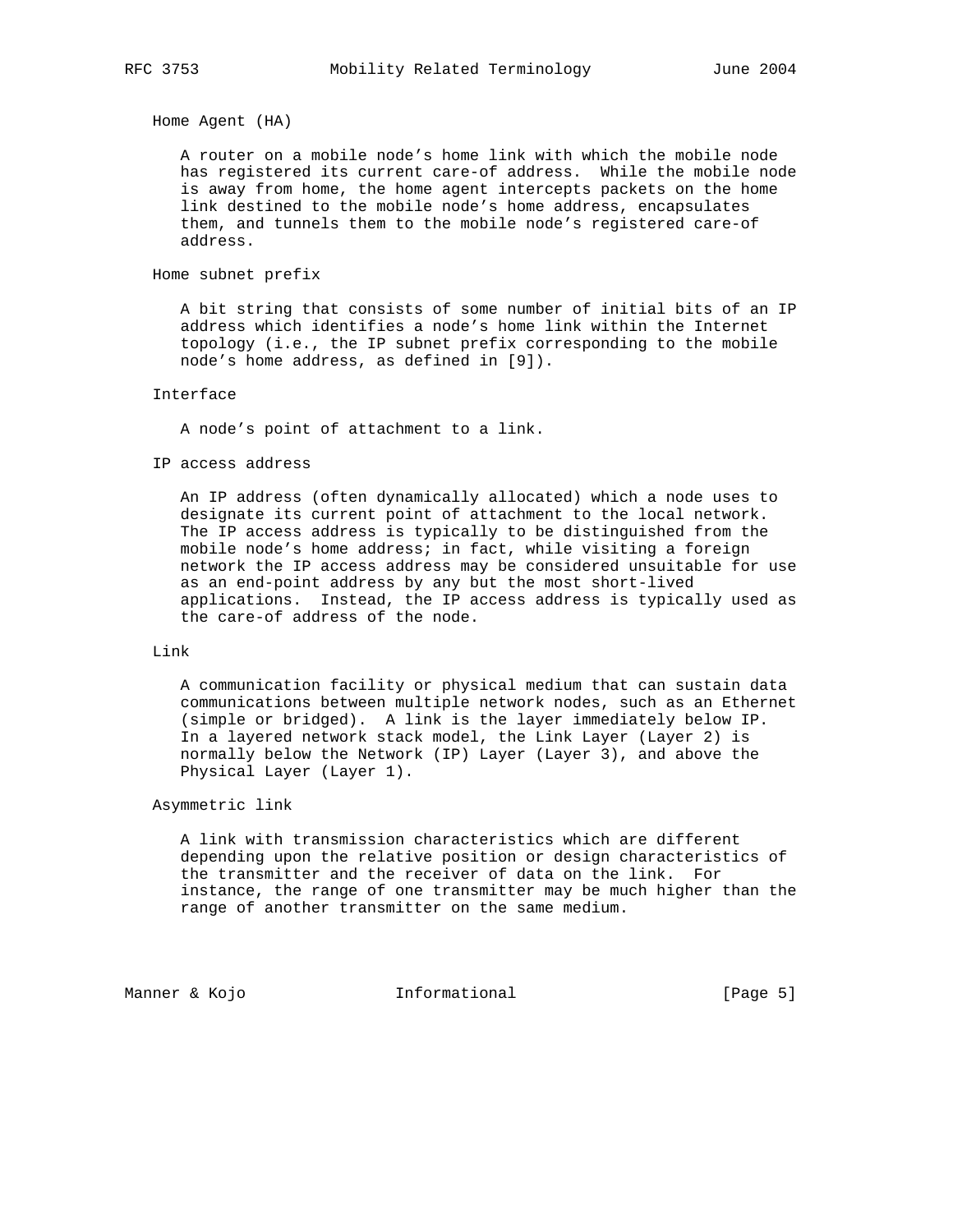Link establishment

 The process of establishing a link between the mobile node and the local network. This may involve allocating a channel, or other local wireless resources, possibly including a minimum level of service or bandwidth.

Link-layer trigger (L2 Trigger)

 Information from the link layer that informs the network layer of the detailed events involved in handover sequencing at the link layer. L2 triggers are not specific to any particular link layer, but rather represent generalizations of link layer information available from a wide variety of link layer protocols [4].

Link state

 A characterization of some routing protocols in which every node within the network is expected to maintain information about every link within the network topology.

Link-level acknowledgment

 A protocol strategy, typically employed over wireless media, requiring neighbors to acknowledge receipt of packets (typically unicast only) from the transmitter. Such strategies aim to avoid packet loss or delay resulting from lack of, or unwanted characteristics of, higher level protocols. Link-layer acknowledgments are often used as part of Automatic Repeat-Request (ARQ) algorithms for increasing link reliability.

Local broadcast

 The delivery of data to every node within range of the transmitter.

Loop-free

 A property of routing protocols whereby the path taken by a data packet from source to destination never traverses through the same intermediate node twice before arrival at the destination.

Manner & Kojo **Informational Informational** [Page 6]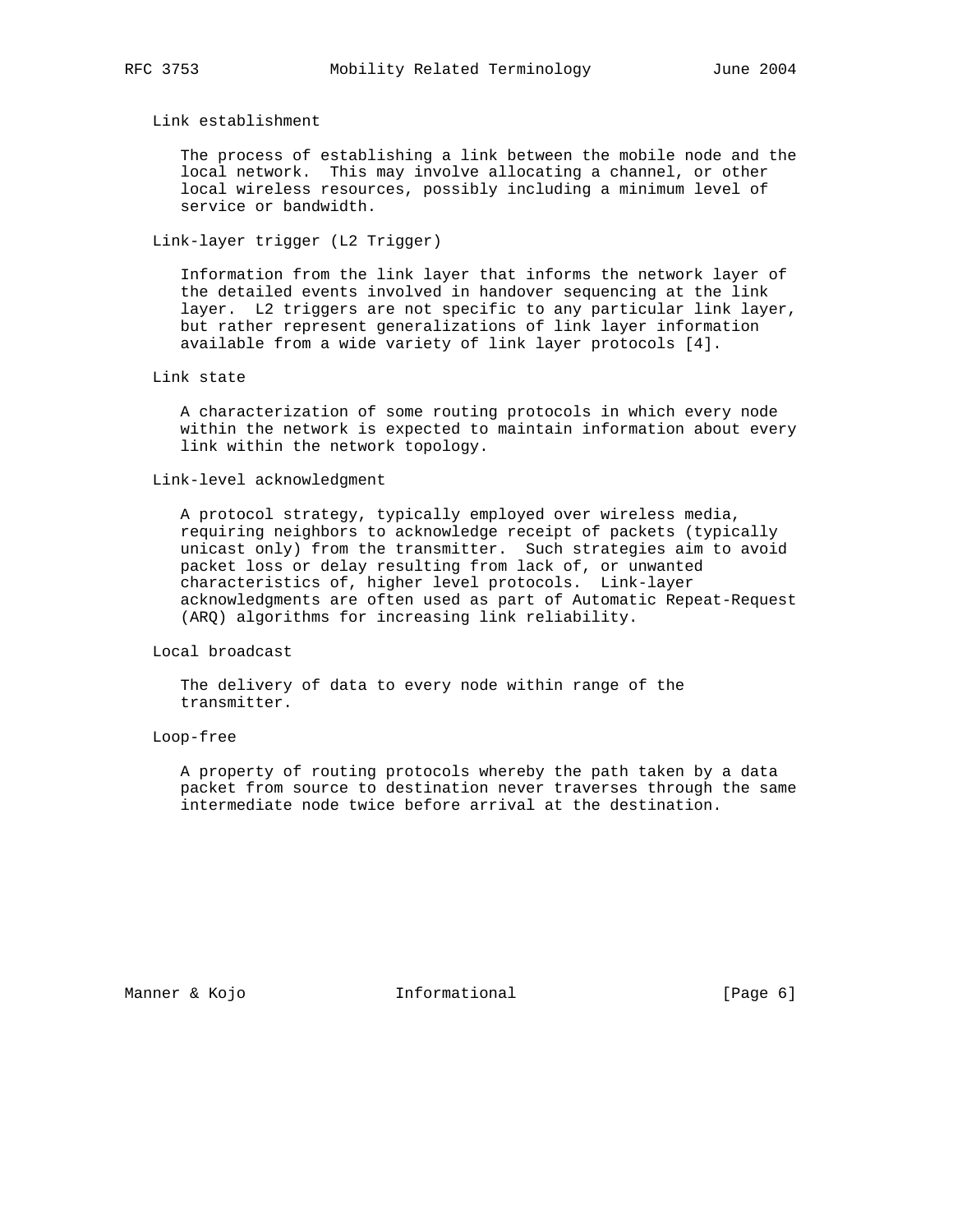Medium Access Protocol (MAC)

 A protocol for mediating access to, and possibly allocation of, the physical communications medium. Nodes participating in the medium access protocol can communicate only when they have uncontested access to the medium, so that there will be no interference. When the physical medium is a radio channel, the MAC is the same as the Channel Access Protocol.

## Mobile network prefix

 A bit string that consists of some number of initial bits of an IP address which identifies the entire mobile network within the Internet topology. All nodes in a mobile network necessarily have an address containing this prefix.

## Mobility factor

 The relative frequency of node movement, compared to the frequency of application initiation.

## Multipoint relay (MPR)

 A node which is selected by its one-hop neighbor to re-transmit all broadcast messages that it receives. The message must be new and the time-to-live field of the message must be greater than one. Multipoint relaying is a technique to reduce the number of redundant re-transmissions while diffusing a broadcast message in the network.

## Neighbor

 A "neighbor" is any other node to which data may be propagated directly over the communications medium without relying on the assistance of any other forwarding node.

## Neighborhood

 All the nodes which can receive data on the same link from one node whenever it transmits data.

#### Next hop

 A neighbor which has been selected to forward packets along the way to a particular destination.

Manner & Kojo **Informational Informational** [Page 7]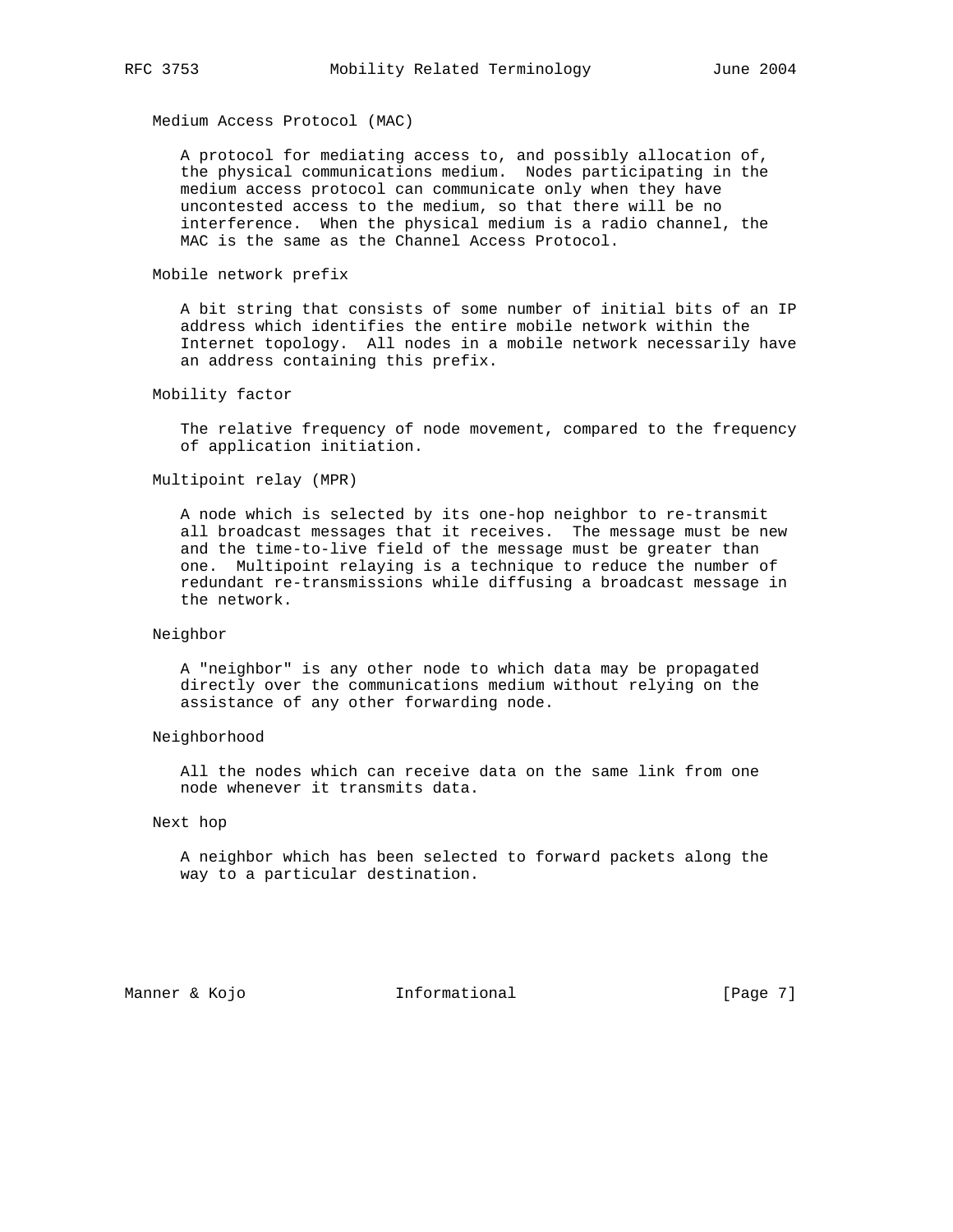## Payload

 The actual data within a packet, not including network protocol headers which were not inserted by an application. Note that payloads are different between layers: application data is the payload of TCP, which are the payload of IP, which three are the payload of link layer protocols etc. Thus, it is important to identify the scope when talking about payloads.

## Prefix

 A bit string that consists of some number of initial bits of an address.

#### Routing table

 The table where forwarding nodes keep information (including next hop) for various destinations.

#### Route entry

 An entry for a specific destination (unicast or multicast) in the routing table.

## Route establishment

 The process of determining a route between a source and a destination.

## Route activation

 The process of putting a route into use after it has been determined.

## Routing proxy

 A node that routes packets by overlays, e.g., by tunneling, between communicating partners. The Home Agent and Foreign Agent are examples of routing proxies, in that they receive packets destined for the mobile node and tunnel them to the current address of the mobile node.

Manner & Kojo **Informational Informational** [Page 8]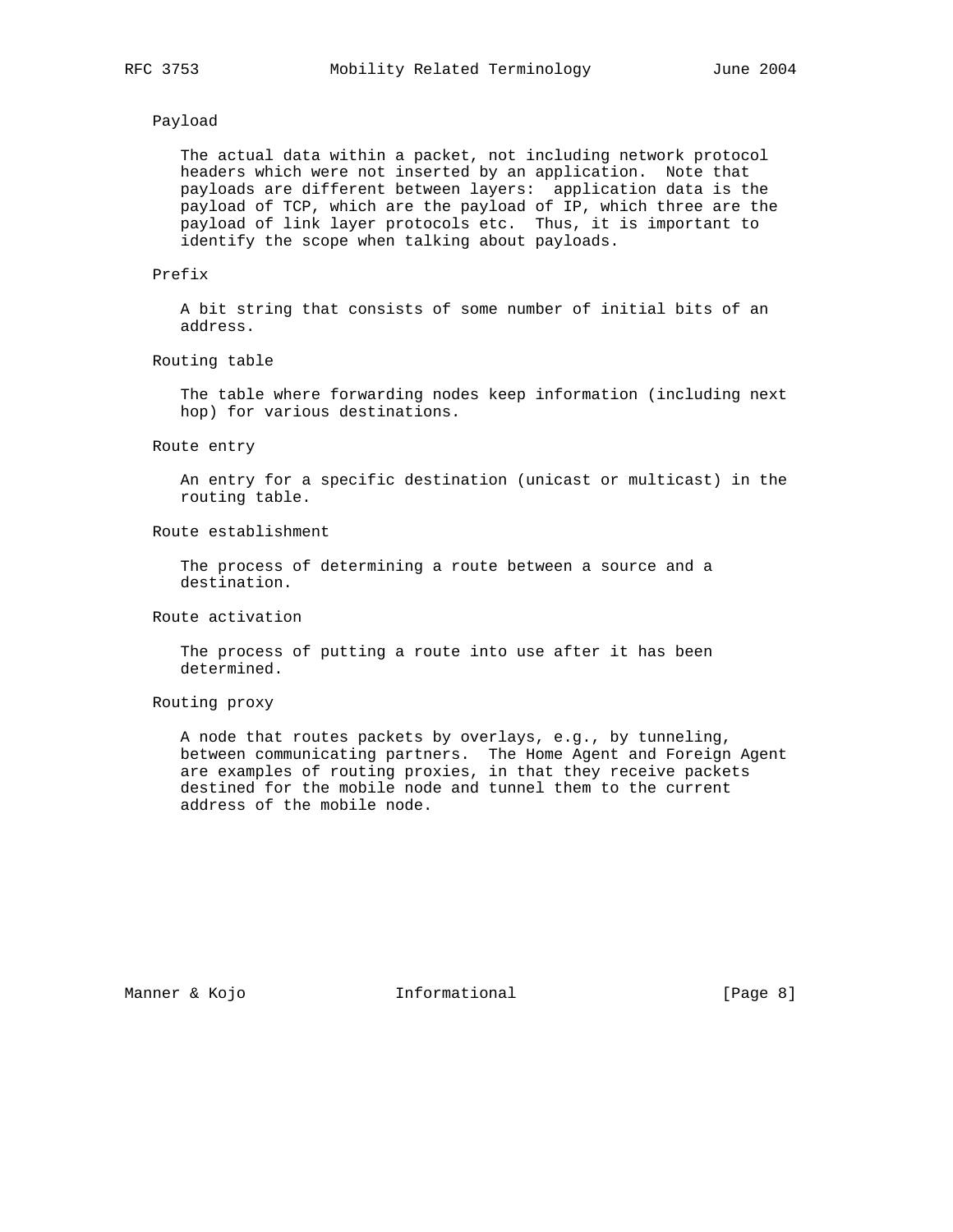## Shannon's Law

 A statement defining the theoretical maximum rate at which error free digits can be transmitted over a bandwidth-limited channel in the presence of noise. No practical error correction coding system exists that can closely approach the theoretical performance limit given by Shannon's law.

#### Signal strength

 The detectable power of the signal carrying the data bits, as seen by the receiver of the signal.

## Source route

 A source route from node A to node B is an ordered list of IP addresses, starting with the IP address of node A and ending with the IP address of the node B. Between A and B, the source route includes an ordered list of intermediate hops between A and B, as well as the interface index of the interface through which the packet should be transmitted to reach the next hop. The list of intermediate hops might not include all visited nodes, some hops might be omitted for a reason or another.

#### Spatial re-use

 Simultaneous use of channels with identical or close physical characteristics, but located spatially far enough apart to avoid interference (i.e., co-channel interference)

## System-wide broadcast

Same as flooding, but used in contrast to local broadcast.

#### Subnet

 A subnet is a logical group of connected network nodes. In IP networks, nodes in a subnet share a common network mask (in IPV4) or a network prefix (in IPv6).

## Topology (Network Topology)

 The interconnection structure of a network: which nodes are directly connected to each other, and through which links they are connected. Some simple topologies have been given names, such as for instance 'bus topology', 'mesh topology', 'ring topology', 'star topology' and 'tree topology'.

Manner & Kojo **Informational Informational** [Page 9]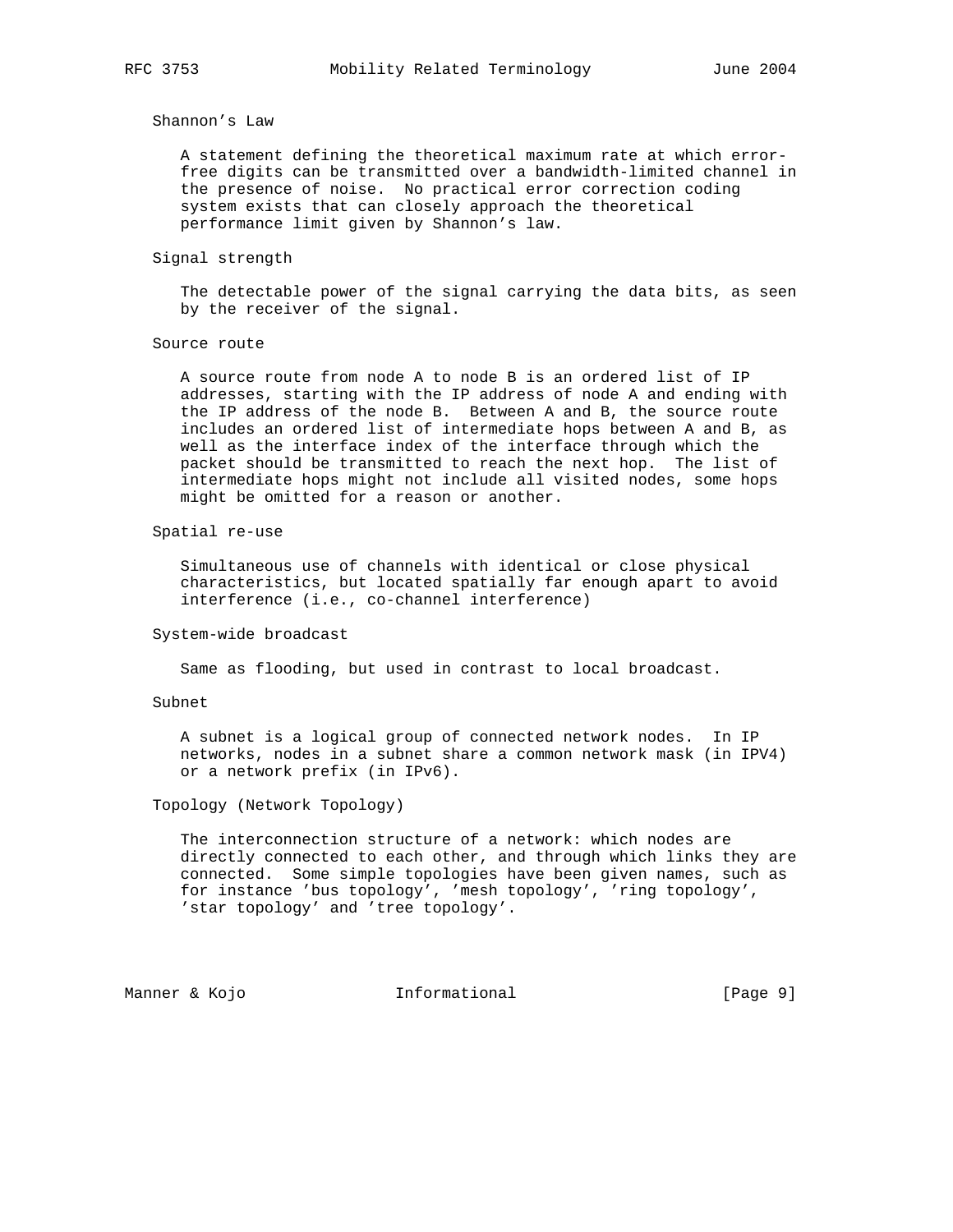Triggered update

 A solicited route update transmitted by a router along a path to a destination.

3. Mobile Access Networks and Mobile Networks

 In order to support host mobility a set of nodes towards the network edge may need to have specific functions. Such a set of nodes forms a mobile access network that may or may not be part of the global Internet. Figure 1 presents two examples of such access network topologies. The figure depicts a reference architecture which illustrates an IP network with components defined in this section.

 We intend to define the concept of the Access Network (AN) which may also support enhanced mobility. It is possible that to support routing and QoS for mobile nodes, existing routing protocols (e.g., Open Shortest Path First (OSPF) [14]) may not be appropriate to maintain forwarding information for these mobile nodes as they change their points of attachment to the Access Network. These new functions are implemented in routers with additional capabilities. We can distinguish three types of Access Network components: Access Routers (AR) which handle the last hop to the mobile, typically over a wireless link; Access Network Gateways (ANG) which form the boundary on the fixed network side and shield the fixed network from the specialized routing protocols; and (optionally) other internal Access Network Routers which may also be needed in some cases to support the functions. The Access Network consists of the equipment needed to support this specialized routing, i.e., AR or ANG. AR and ANG may be the same physical nodes.

 In addition, we present a few basic terms on mobile networks, that is, mobile network, mobile router (MR), and mobile network node (MNN). More terminology for discussing mobile networks can be found in [13]. A more thorough discussion of mobile networks can be found in the working group documents of the NEMO Working Group.

 Note: this reference architecture is not well suited for people dealing with Mobile Ad-hoc Networks (MANET).

Manner & Kojo **Informational** [Page 10]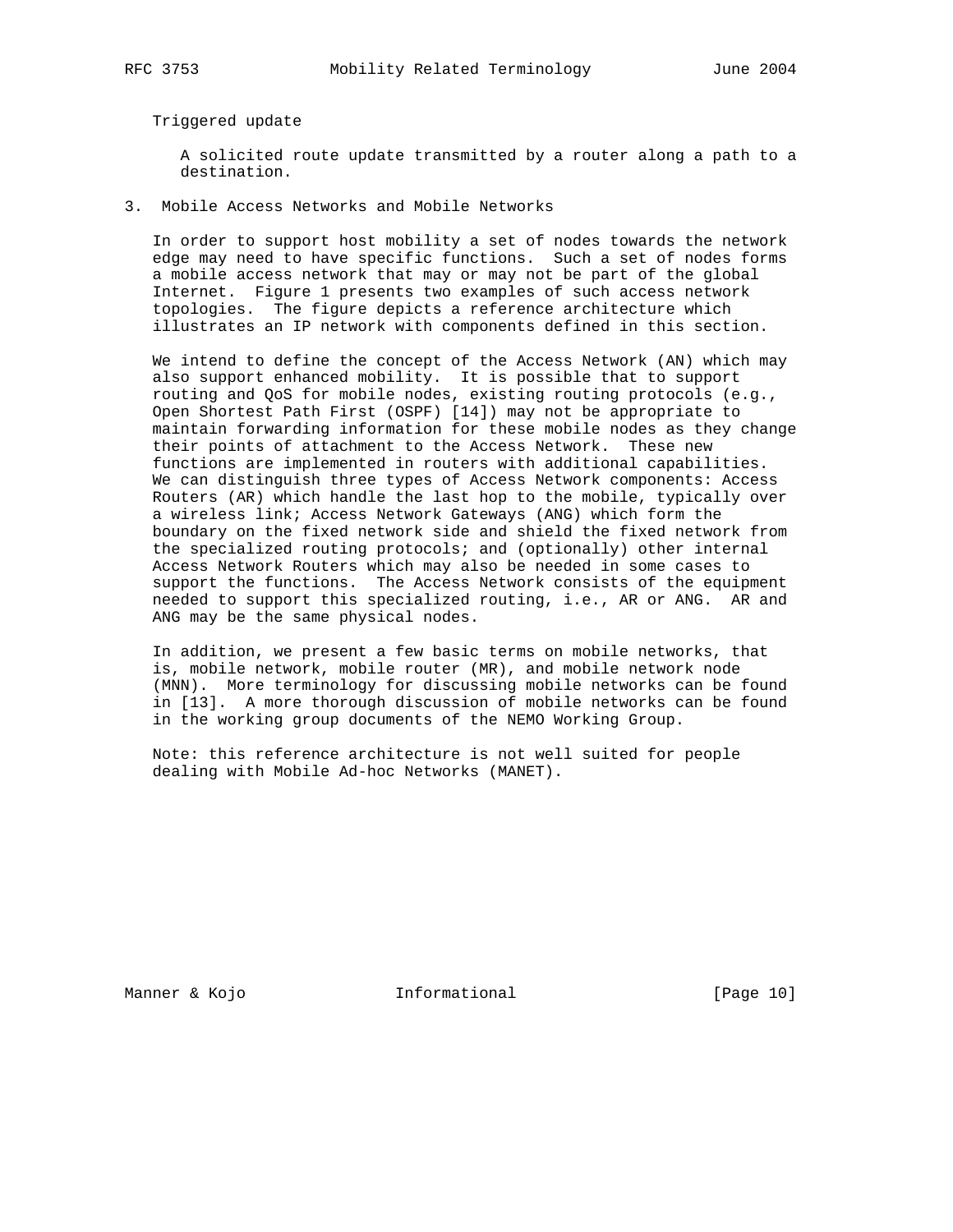



Manner & Kojo **Informational Informational** [Page 11]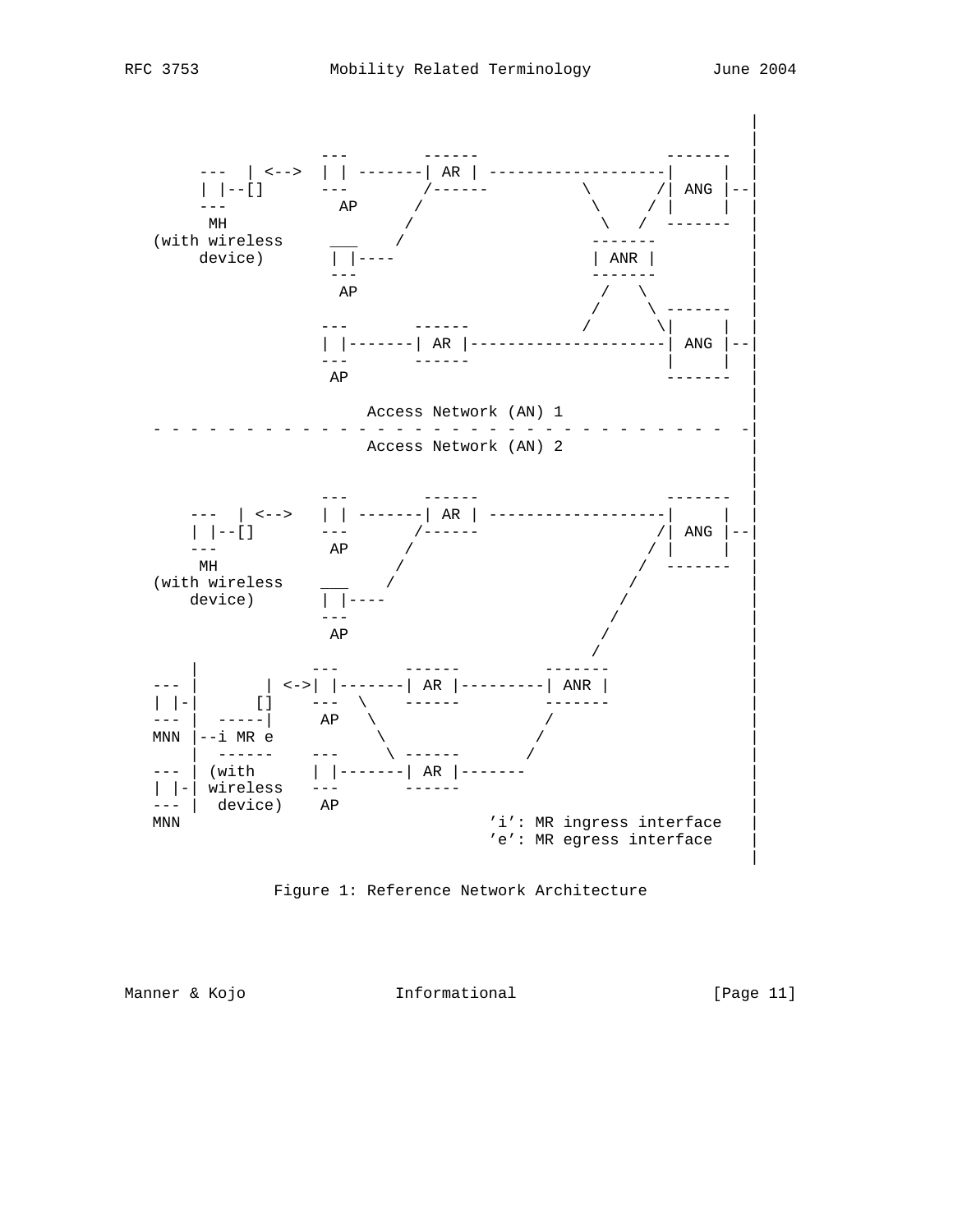Mobile Node (MN)

 An IP node capable of changing its point of attachment to the network. A Mobile Node may either be a Mobile Host (no forwarding functionality) or a Mobile Router (forwarding functionality).

Mobile Host (MH)

 A mobile node that is an end host and not a router. A Mobile Host is capable of sending and receiving packets, that is, being a source or destination of traffic, but not a forwarder of it.

Fixed Node (FN)

 A node, either a host or a router, unable to change its point of attachment to the network and its IP address without breaking open sessions.

Mobile network

 An entire network, moving as a unit, which dynamically changes its point of attachment to the Internet and thus its reachability in the topology. The mobile network is composed of one or more IP subnets and is connected to the global Internet via one or more Mobile Routers (MR). The internal configuration of the mobile network is assumed to be relatively stable with respect to the MR.

Mobile Router (MR)

 A router capable of changing its point of attachment to the network, moving from one link to another link. The MR is capable of forwarding packets between two or more interfaces, and possibly running a dynamic routing protocol modifying the state by which it does packet forwarding.

 A MR acting as a gateway between an entire mobile network and the rest of the Internet has one or more egress interface(s) and one or more ingress interface(s). Packets forwarded upstream to the rest of the Internet are transmitted through one of the MR's egress interface; packets forwarded downstream to the mobile network are transmitted through one of the MR's ingress interface.

Ingress interface

 The interface of a MR attached to a link inside the mobile network.

Manner & Kojo **Informational** [Page 12]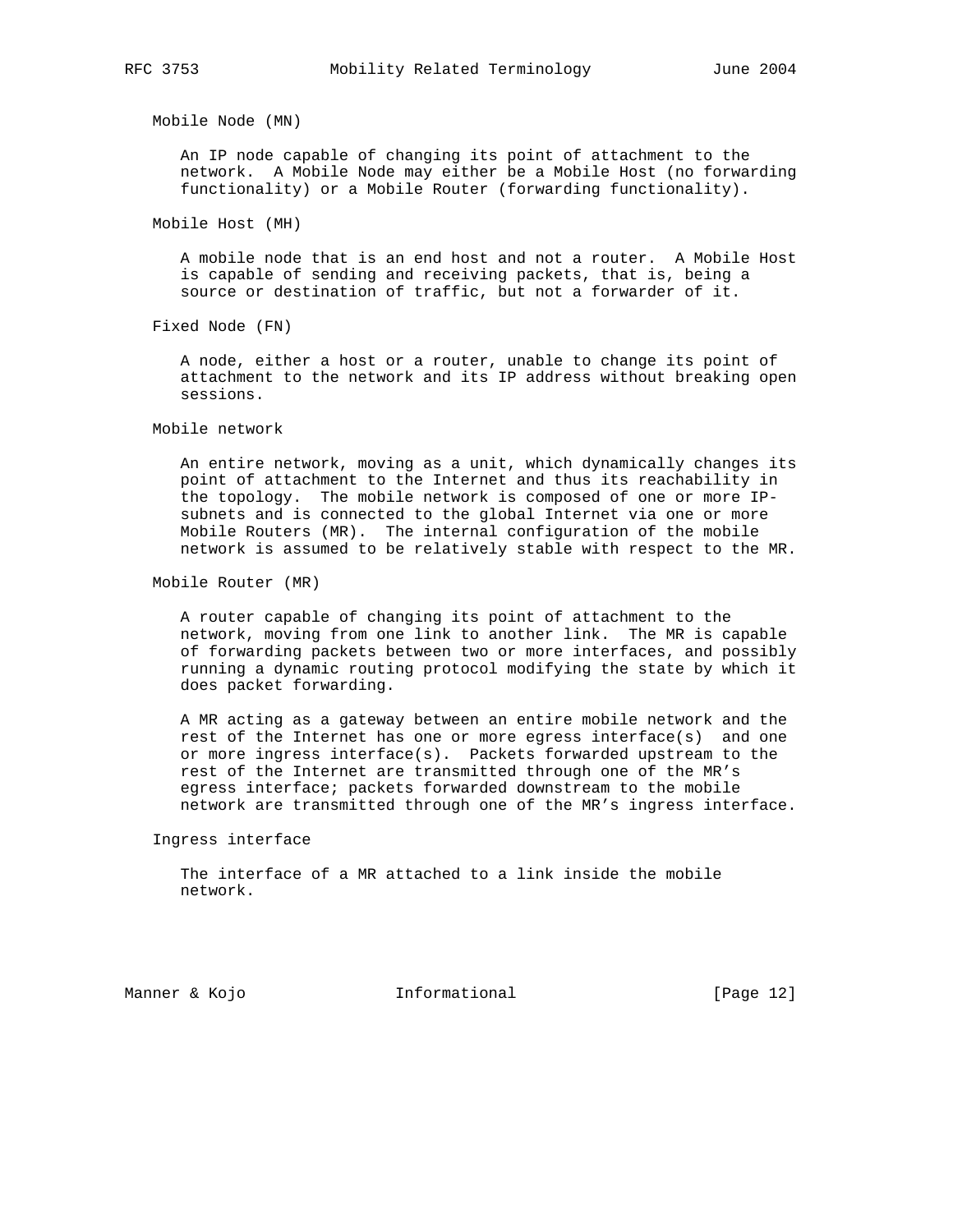Egress interface

 The interface of a MR attached to the home link if the MR is at home, or attached to a foreign link if the MR is in a foreign network.

Mobile Network Node (MNN)

 Any node (host or router) located within a mobile network, either permanently or temporarily. A Mobile Network Node may either be a mobile node or a fixed node.

Access Link (AL)

 A last-hop link between a Mobile Node and an Access Point. That is, a facility or medium over which an Access Point and the Mobile Node can communicate at the link layer, i.e., the layer immediately below IP.

Access Point (AP)

 An Access Point is a layer 2 device which is connected to one or more Access Routers and offers the wireless link connection to the Mobile Node. Access Points are sometimes called base stations or access point transceivers. An Access Point may be a separate entity or co-located with an Access Router.

Radio Cell

 The geographical area within which an Access Point provides radio coverage, i.e., where radio communication between a Mobile Node and the specific Access Point is possible.

Access Network Router (ANR)

 An IP router in the Access Network. An Access Network Router may include Access Network specific functionalities, for example, related to mobility and/or QoS. This is to distinguish between ordinary routers and routers that have Access Network-related special functionality.

Manner & Kojo **Informational** [Page 13]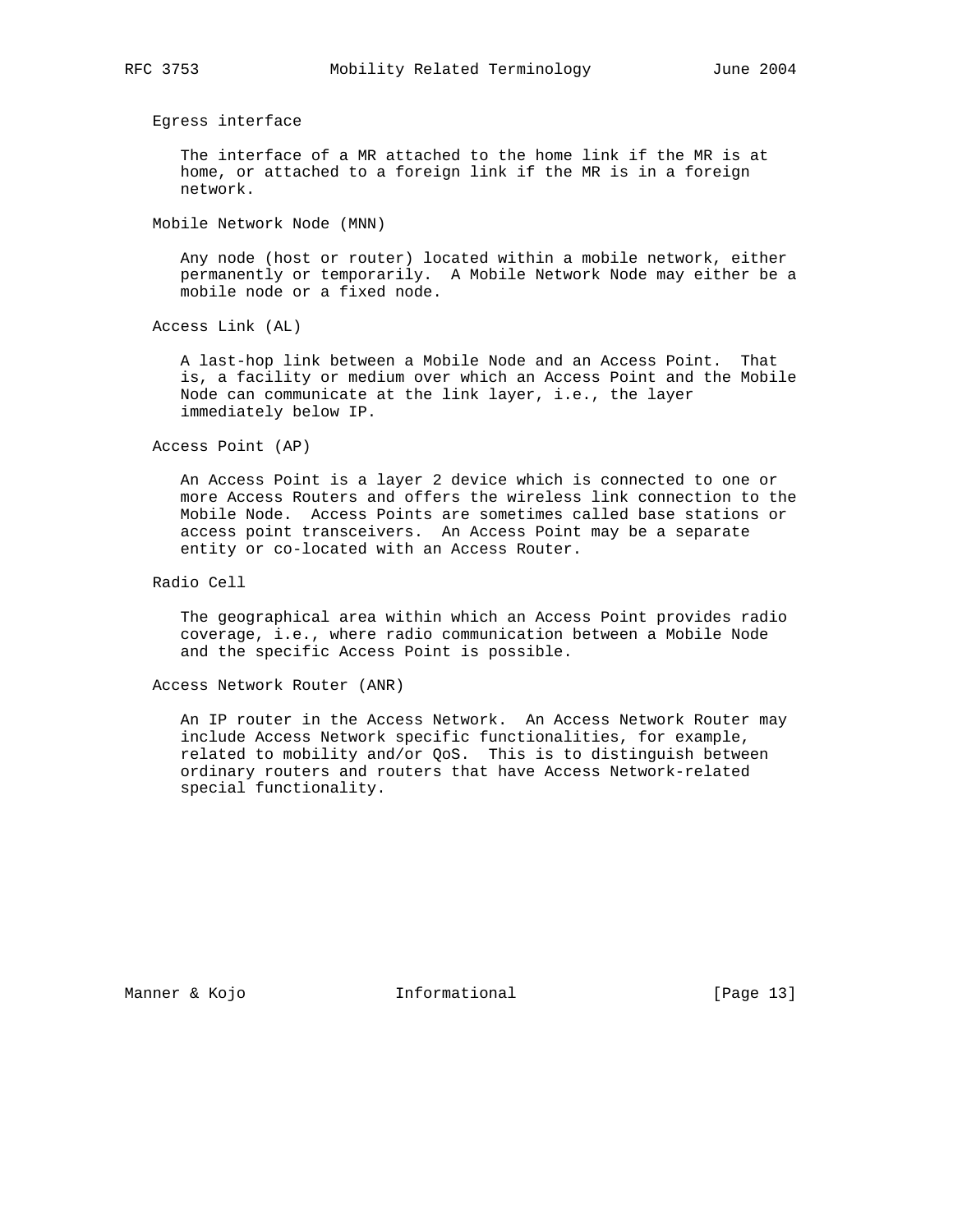Access Router (AR)

 An Access Network Router residing on the edge of an Access Network and connected to one or more Access Points. The Access Points may be of different technology. An Access Router offers IP connectivity to Mobile Nodes, acting as a default router to the Mobile Nodes it is currently serving. The Access Router may include intelligence beyond a simple forwarding service offered by ordinary IP routers.

Access Network Gateway (ANG)

 An Access Network Router that separates an Access Network from other IP networks, much in the same way as an ordinary gateway router. The Access Network Gateway looks to the other IP networks like a standard IP router. In a small network, an ANG may also offer the services of an AR, namely offer the IP connectivity to the mobile nodes.

Access Network (AN)

An IP network which includes one or more Access Network Routers.

Administrative Domain (AD)

 A collection of networks under the same administrative control and grouped together for administrative purposes [5].

Serving Access Router (SAR)

 The Access Router currently offering the connectivity to the MN. This is usually the point of departure for the MN as it makes its way towards a new Access Router (at which time the Serving Access Router takes the role of the Previous Access Router). There may be several Serving Access Routers serving the Mobile Node at the same time.

New Access Router (NAR)

 The Access Router that offers connectivity to the Mobile Node after a handover.

Manner & Kojo **Informational** [Page 14]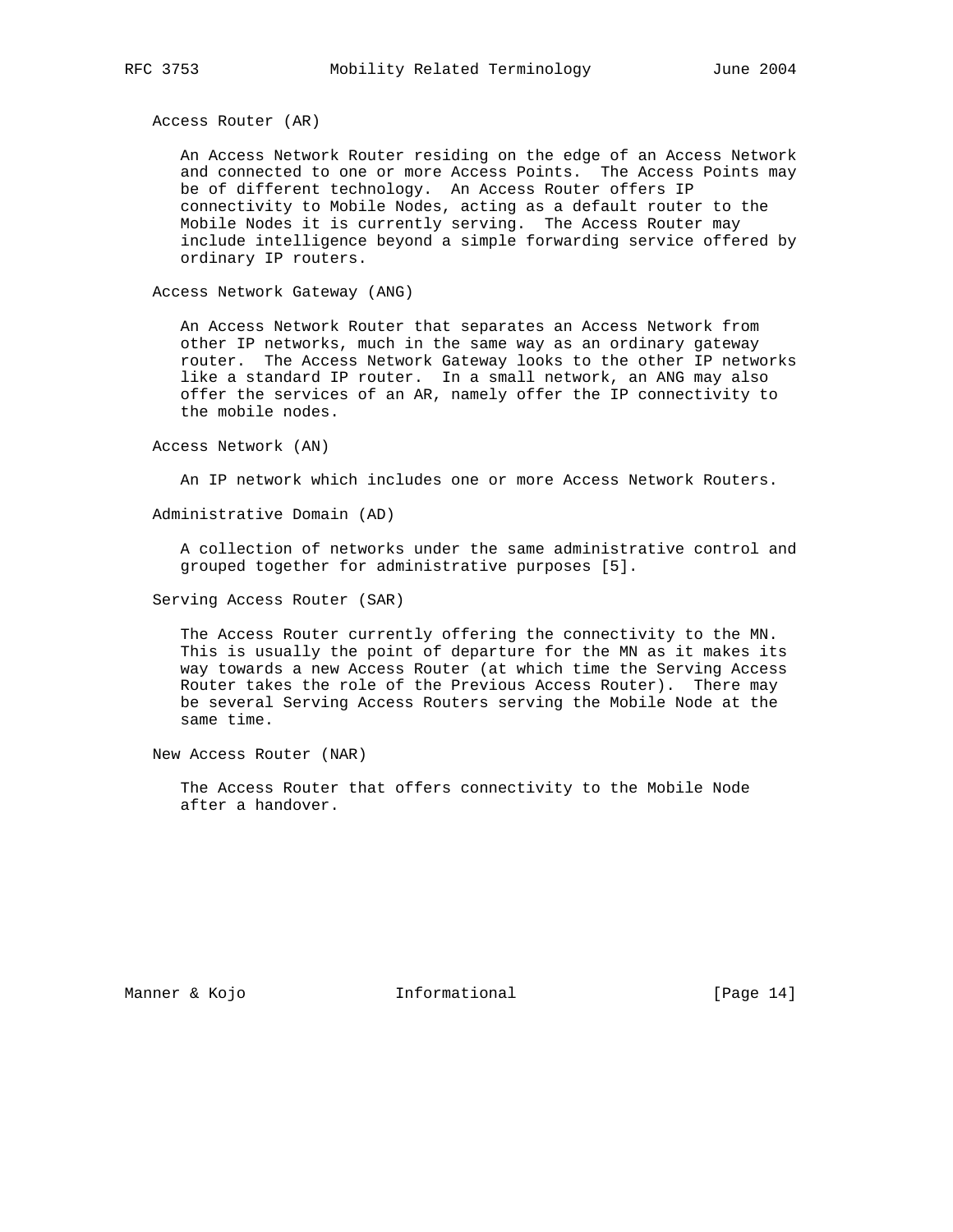Previous Access Router (PAR)

 An Access Router that offered connectivity to the Mobile Node prior to a handover. This is the Serving Access Router that will cease or has ceased to offer connectivity to the Mobile Node. Often also called Old Access Router (OAR).

Candidate Access Router (CAR)

 An Access Router to which the Mobile Node may do a handoff. See Section 4.8.

4. Handover Terminology

 These terms refer to different perspectives and approaches to supporting different aspects of mobility. Distinctions can be made according to the scope, range overlap, performance characteristics, diversity characteristics, state transitions, mobility types, and control modes of handover techniques.

Roaming

 An operator-based term involving formal agreements between operators that allows a mobile to get connectivity from a foreign network. Roaming (a particular aspect of user mobility) includes, for example, the functionality by which users can communicate their identity to the local AN so that inter-AN agreements can be activated and service and applications in the MN's home network can be made available to the user locally.

## Handover

 The process by which an active MN (in the Active State, see section 4.6) changes its point of attachment to the network, or when such a change is attempted. The access network may provide features to minimize the interruption to sessions in progress. Also called handoff.

 There are different types of handover classified according to different aspects involved in the handover. Some of this terminology follows the description in [4].

Manner & Kojo **Informational** [Page 15]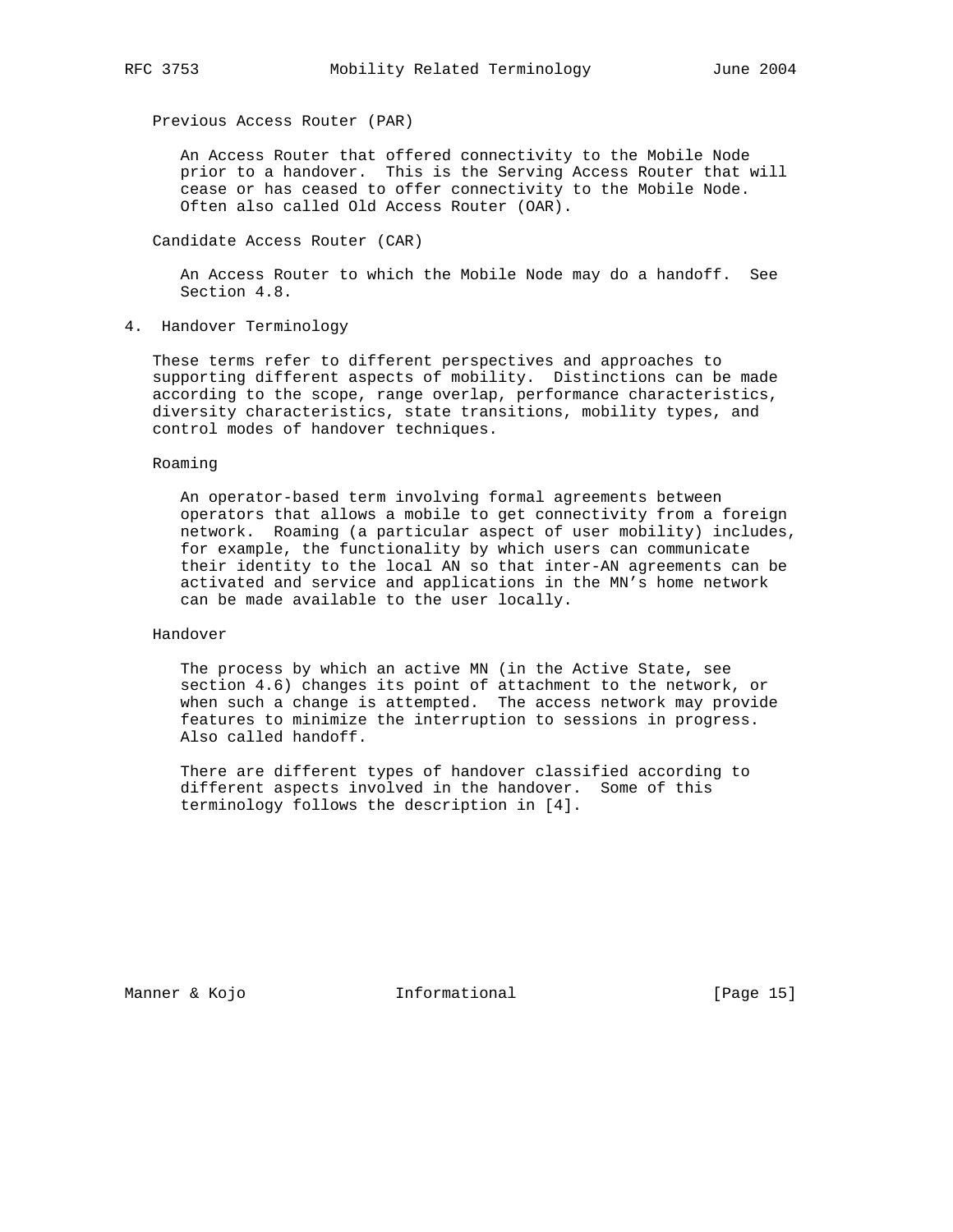### 4.1. Scope of Handover

Layer 2 handover

 A handover where the MN changes APs (or some other aspect of the radio channel) connected to the same AR's interface. This type of handover is transparent to the routing at the IP layer (or it appears simply as a link layer reconfiguration without any mobility implications).

Intra-AR handover

 A handover which changes the AR's network interface to the mobile. That is, the Serving AR remains the same but routing changes internal to the AR take place.

Intra-AN handover

 A handover where the MN changes ARs inside the same AN. Such a handover is not necessarily visible outside the AN. In case the ANG serving the MN changes, this handover is seen outside the AN due to a change in the routing paths. Note that the ANG may change for only some of the MN's data flows.

Inter-AN handover

 A handover where the MN moves to a new AN. This requires support for macro mobility. Note that this would have to involve the assignment of a new IP access address (e.g., a new care-of address) to the MN.

Intra-technology handover

A handover between equipment of the same technology.

Inter-technology handover

A handover between equipment of different technologies.

Horizontal handover

 This involves MNs moving between access points of the same type (in terms of coverage, data rate and mobility), such as, UMTS to UMTS, or WLAN to WLAN.

Manner & Kojo **Informational** [Page 16]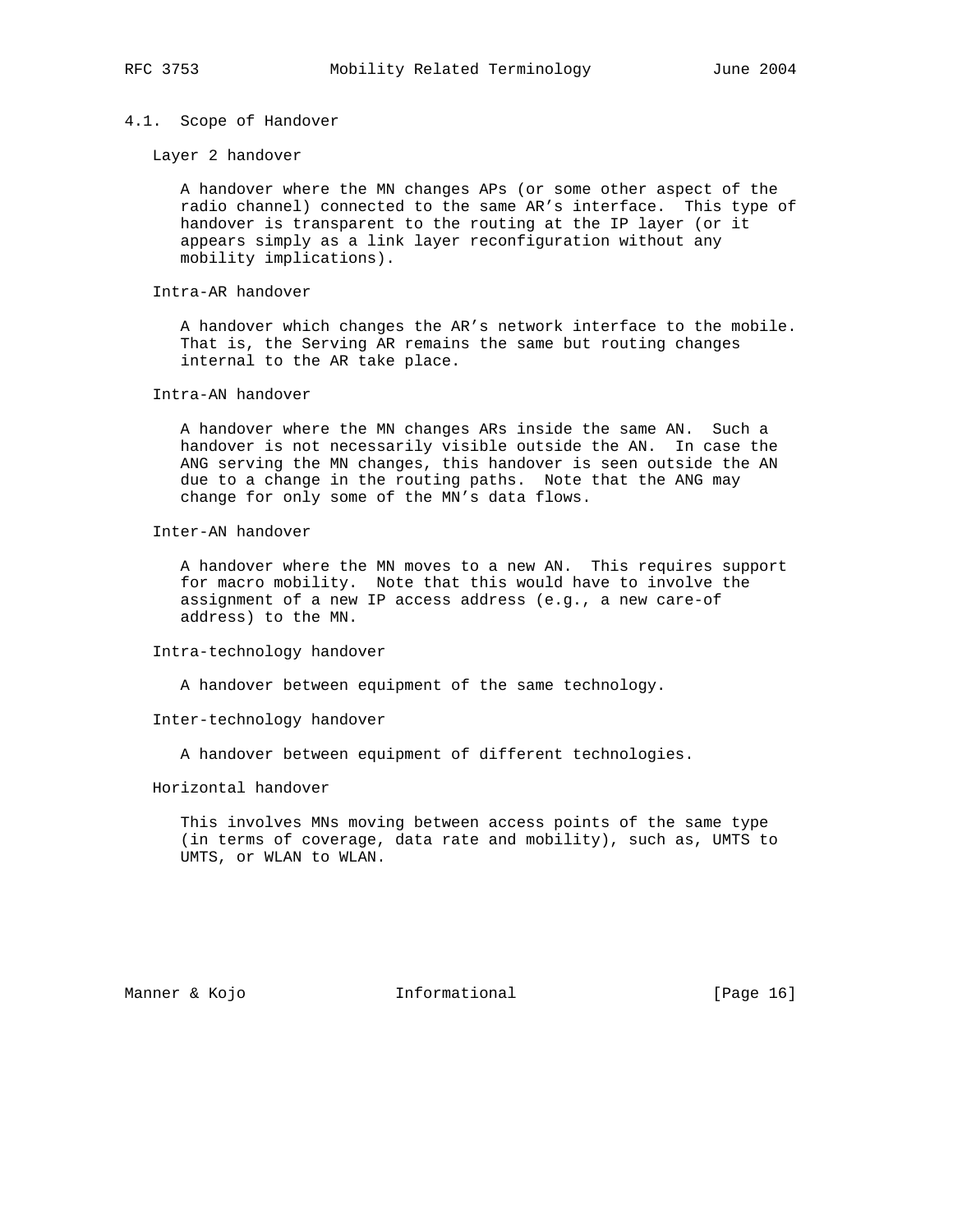Vertical handover

 This involves MNs moving between access points of different type, such as, UMTS to WLAN.

 Note that the difference between a horizontal and vertical handover is vague. For example, a handover from an AP with 802.11b WLAN link to an AP with 802.11g WLAN link may be considered as either a vertical or a horizontal handover, depending on an individual's point of view.

 Note also that the IP layer sees network interfaces and IP addresses, rather than specific technologies used by those interfaces. Thus, horizontal and vertical handovers may or may not be noticed at the IP layer. Usually a handover can be noticed if the IP address assigned to the interface changes, the network interface itself changes (which can also change the IP address), or there is a link outage, for example, when the mobile node moves out of coverage for a while. For example, in a GPRS network a horizontal handover happens usually unnoticed by the IP layer. Similarly, a WLAN horizontal handover may be noticed if the IP address of the interface changes. On the other hand, vertical handovers often change the network interface and are, therefore, noticed on the IP layer. Still, some specific network cards may be able to switch between access technologies (e.g., GPRS to UMTS) without changing the network interface. Moreover, either of the two handovers may or may not result in changing the AR. For example, an AR could control WLAN and Bluetooth access points, and the mobile node could do horizontal and vertical handovers under the same AR without changing its IP address or even the network interface.

4.2. Handover Control

A handover must be one of the following two types (a):

Mobile-initiated handover

 The MN is the one that makes the initial decision to initiate the handover.

Network-initiated handover

 The network makes the initial decision to initiate the handover.

Manner & Kojo **Informational** [Page 17]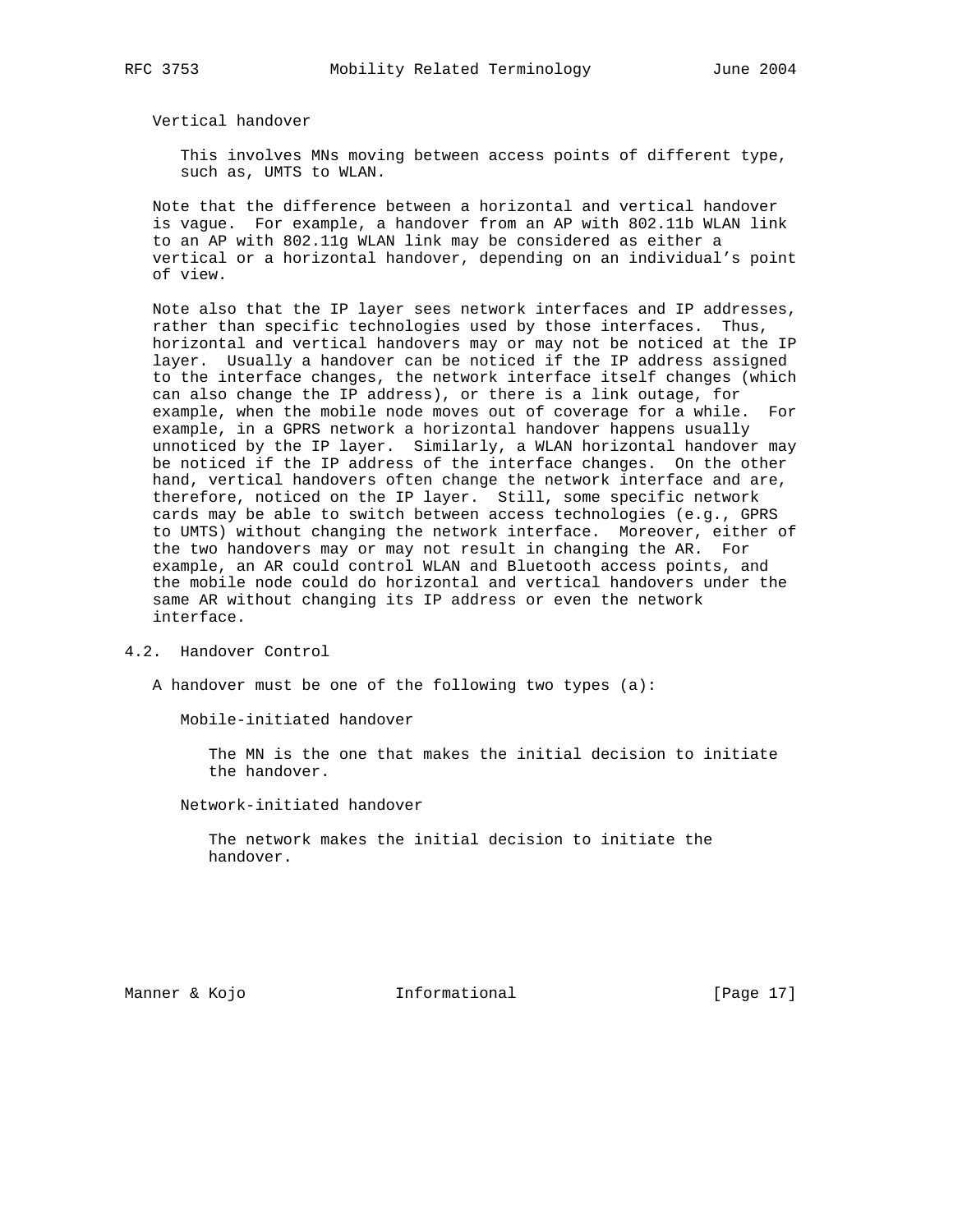A handover is also one of the following two types (b):

Mobile-controlled handover

The MN has the primary control over the handover process.

Network-controlled handover

The network has the primary control over the handover process.

 A handover decision usually involves some sort of measurements about when and where to handover to. Therefore, a handover is also either of these three types (c):

Mobile-assisted handover

 Information and measurement from the MN are used by the AR to decide on the execution of a handover.

Network-assisted handover

 A handover where the AN collects information that can be used by the MN in a handover decision.

Unassisted handover

 A handover where no assistance is provided by the MN or the AR to each other.

 Note that it is possible that the MN and the AR both do measurements and decide on the handover.

A handover is also one of the following two types (d):

Push handover

 A handover either initiated by the PAR, or where the MN initiates a handover via the PAR.

Pull handover

 A handover either initiated by the NAR, or where the MN initiates a handover via the NAR.

Manner & Kojo **Informational** [Page 18]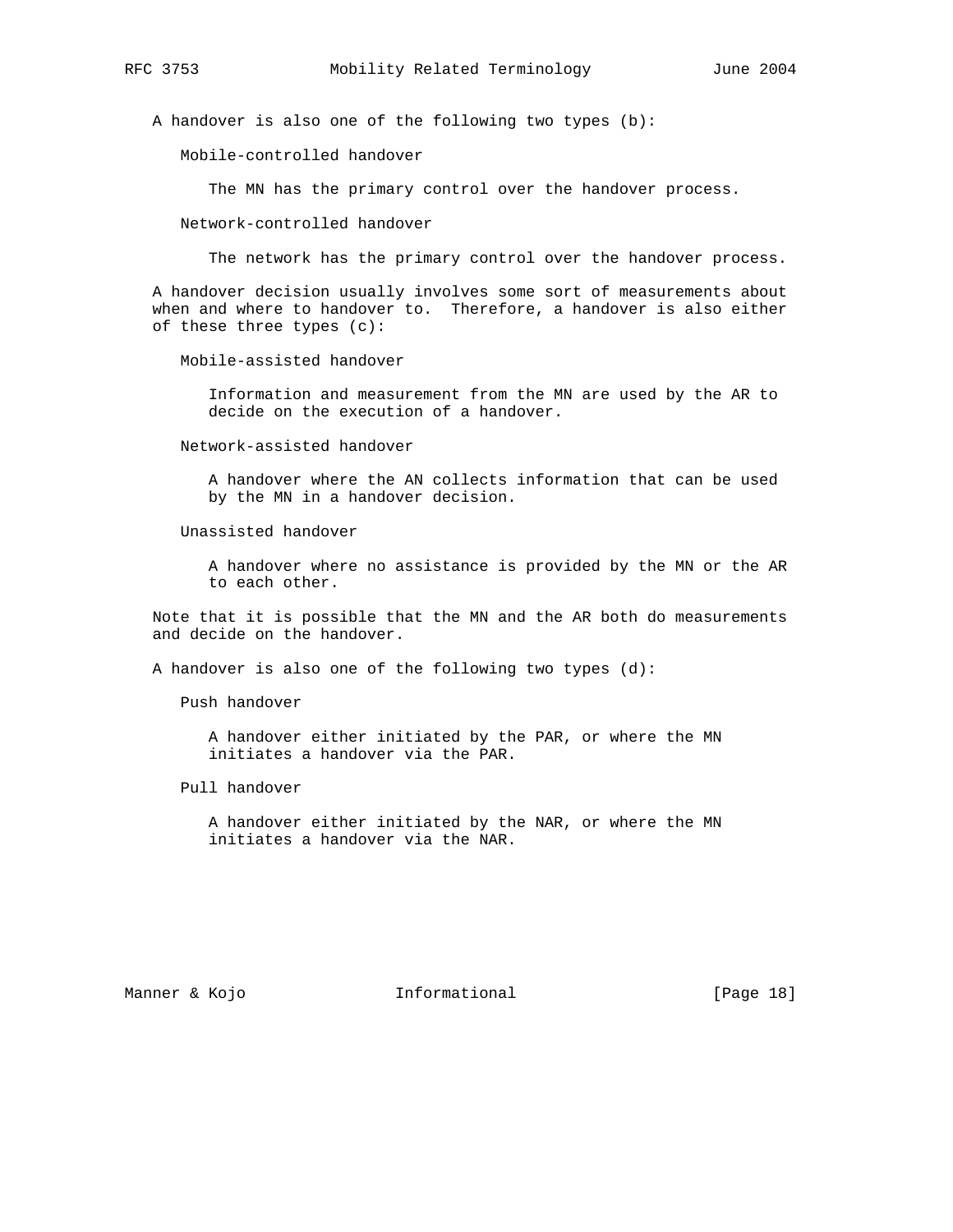The handover is also either proactive or reactive (e):

Planned handover

 A proactive (expected) handover where some signaling can be done in advance of the MN getting connected to the new AR, e.g., building a temporary tunnel from the previous AR to the new AR.

Unplanned handover

 A reactive (unexpected) handover where no signaling is done in advance of the MN's move from the previous AR to the new AR.

 The five handover types (a-e) are mostly independent, and every handover should be classifiable according to each of these types.

4.3. Simultaneous connectivity to Access Routers

Make-before-break (MBB)

 During a MBB handover the MN makes the new connection before the old one is broken. Thus, the MN can communicate simultaneously with the old and new AR during the handover. This should not be confused with "soft handover" which relies on macro diversity, described in Section 4.5.

Break-before-make (BBM)

 During a BBM handover the MN breaks the old connection before the new connection is made. Thus, the MN cannot communicate simultaneously with the old and the new AR.

## 4.4. Performance and Functional Aspects

Handover latency

 Handover latency is the difference between the time a MN is last able to send and/or receive an IP packet by way of the PAR, and the time the MN is able to send and/or receive an IP packet through the NAR. Adapted from [4].

## Smooth handover

 A handover that aims primarily to minimize packet loss, with no explicit concern for additional delays in packet forwarding.

Manner & Kojo **Informational** [Page 19]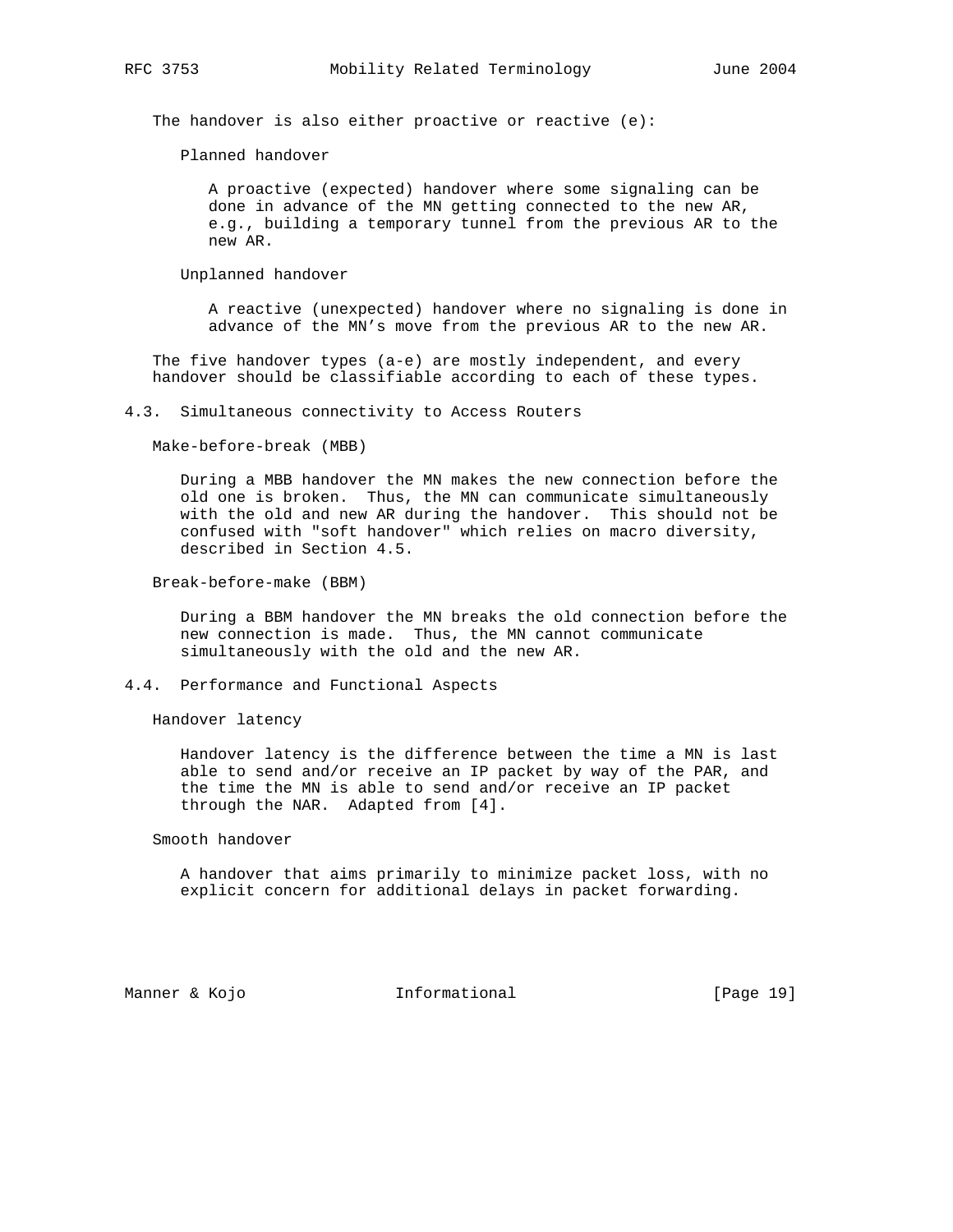## Fast handover

 A handover that aims primarily to minimize handover latency, with no explicit interest in packet loss.

## Seamless handover

 A handover in which there is no change in service capability, security, or quality. In practice, some degradation in service is to be expected. The definition of a seamless handover in the practical case should be that other protocols, applications, or end users do not detect any change in service capability, security or quality, which would have a bearing on their (normal) operation. As a consequence, what would be a seamless handover for one less demanding application might not be seamless for another more demanding application. See [7] for more discussion on the topic.

#### Throughput

 The amount of data from a source to a destination processed by the protocol for which throughput is to be measured, for instance, IP, TCP, or the MAC protocol. The throughput differs between protocol layers.

#### Goodput

 The total bandwidth used, less the volume of control messages, protocol overhead from the data packets, and packets dropped due to CRC errors.

### Pathloss

 A reduction in signal strength caused by traversing the physical medium constituting the link.

#### Hidden-terminal problem

 The problem whereby a transmitting node can fail in its attempt to transmit data because of destructive interference which is only detectable at the receiving node, not the transmitting node.

#### Exposed terminal problem

 The problem whereby a transmitting node A prevents another node B from transmitting, although node B could have safely transmitted to anyone else but the transmitting node A.

Manner & Kojo **Informational** [Page 20]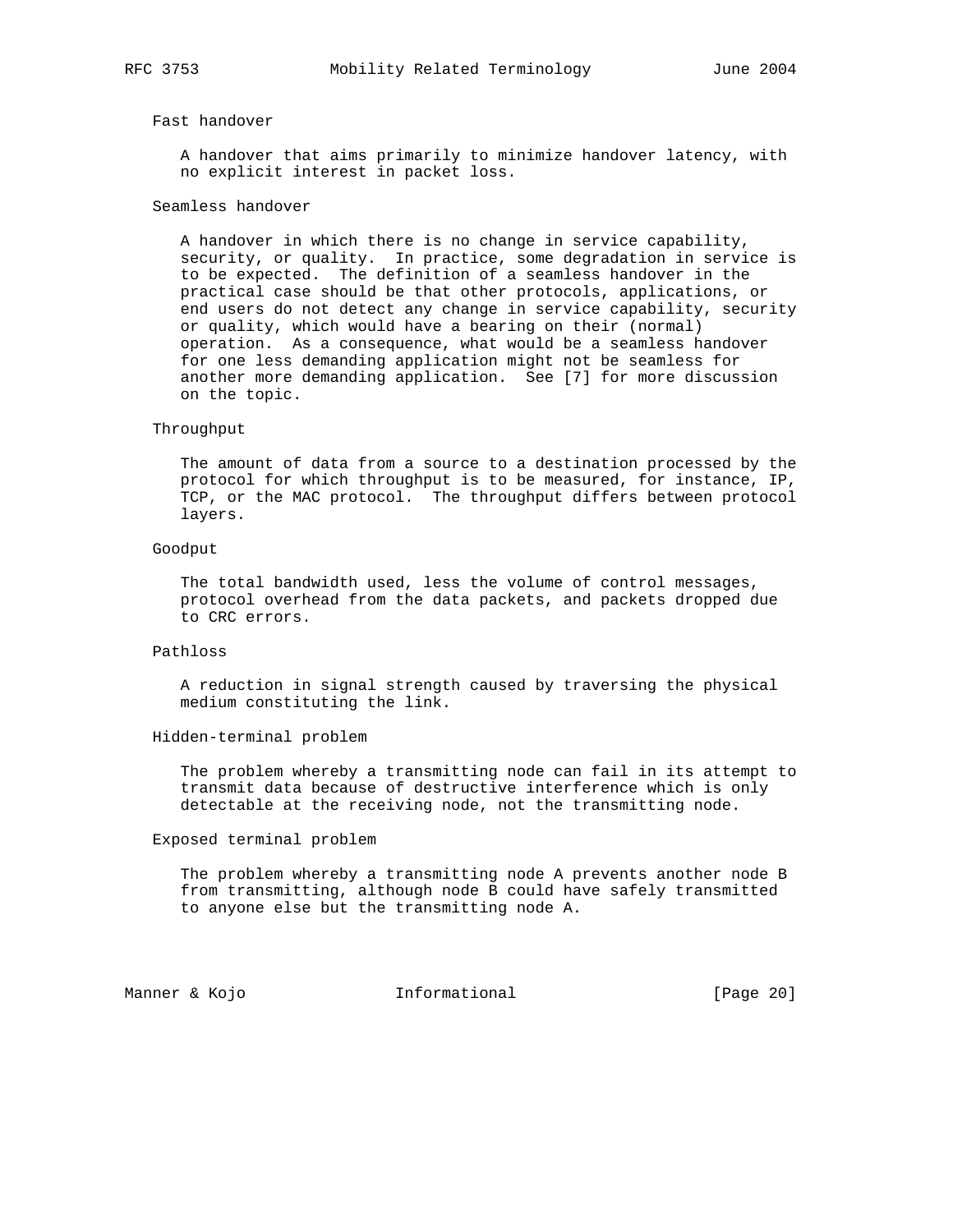## 4.5. Micro Diversity, Macro Diversity, and IP Diversity

 Certain air interfaces (e.g., the Universal Mobile Telephone System (UMTS) Terrestrial Radio Access Network (UTRAN) running in Frequency Division Duplex (FDD) mode) require or at least support macro diversity combining. Essentially, this refers to the fact that a single MN is able to send and receive over two independent radio channels ('diversity branches') at the same time; the information received over different branches is compared and that from the better branch passed to the upper layers. This can be used both to improve overall performance, and to provide a seamless type of handover at layer 2, since a new branch can be added before the old is deleted. See also [6].

 It is necessary to differentiate between combining/diversity that occurs at the physical and radio link layers, where the relevant unit of data is the radio frame, and that which occurs at layer 3, the network layer, where what is considered is the IP packet itself.

 In the following definitions micro- and macro diversity refer to protocol layers below the network layer, and IP diversity refers to the network layer.

Micro diversity

 For example, two antennas on the same transmitter send the same signal to a receiver over a slightly different path to overcome fading.

## Macro diversity

 Duplicating or combining actions taking place over multiple APs, possibly attached to different ARs. This may require support from the network layer to move the radio frames between the base stations and a central combining point.

## IP diversity

 Refers to the process of duplicating IP packets and sending them to the receiver through more than one point of attachment. This is semantically allowed by IP because it does not guarantee packet uniqueness, and higher level protocols are assumed to eliminate duplicates whenever that is important for the application.

Manner & Kojo **Informational** [Page 21]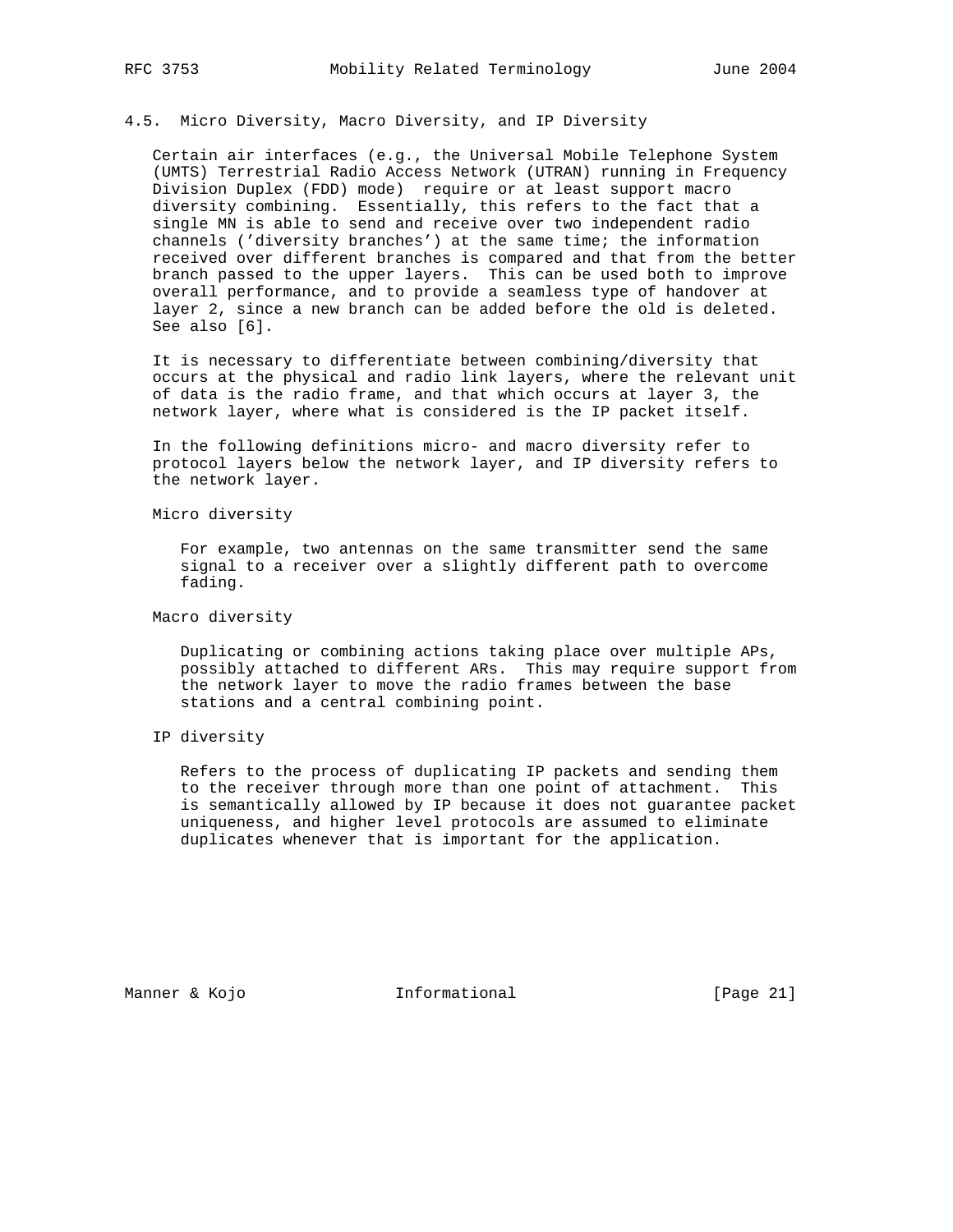#### 4.6. Paging, and Mobile Node States and Modes

 Mobile systems may employ the use of MN states in order to operate more efficiently without degrading the performance of the system. The term 'mode' is also common and means the same as 'state'.

A MN is always in one of the following three states:

Active state

 When the AN knows the MN's SAR and the MN can send and receive IP packets. The access link may not be active, but the radio layer is able to establish one without assistance from the network layer. The MN has an IP address assigned.

## Dormant state

 A state in which the mobile restricts its ability to receive normal IP traffic by reducing its monitoring of radio channels. The AN knows the MN's Paging Area, but the MN has no SAR and so packets cannot be delivered to the MN without the AN initiating paging. Often also called Idle state.

Time-slotted dormant mode

 A dormant mode implementation in which the mobile alternates between periods of not listening for any radio traffic and listening for traffic. Time-slotted dormant mode implementations are typically synchronized with the network so the network can deliver paging messages to the mobile during listening periods.

## Inactive state

 the MN is in neither the Active nor Dormant State. The MN is no longer listening for any packets, not even periodically, and not sending packets. The MN may be in a powered off state, it may have shut down all interfaces to drastically conserve power, or it may be out of range of a radio access point. The MN does not necessarily have an IP access address from the AN.

 Note: in fact, as well as the MN being in one of these three states, the AN also stores which state it believes the MN is in. Normally these are consistent; the definitions above assume so.

 Here are some additional definitions for paging, taking into account the above state definitions.

Manner & Kojo **Informational** [Page 22]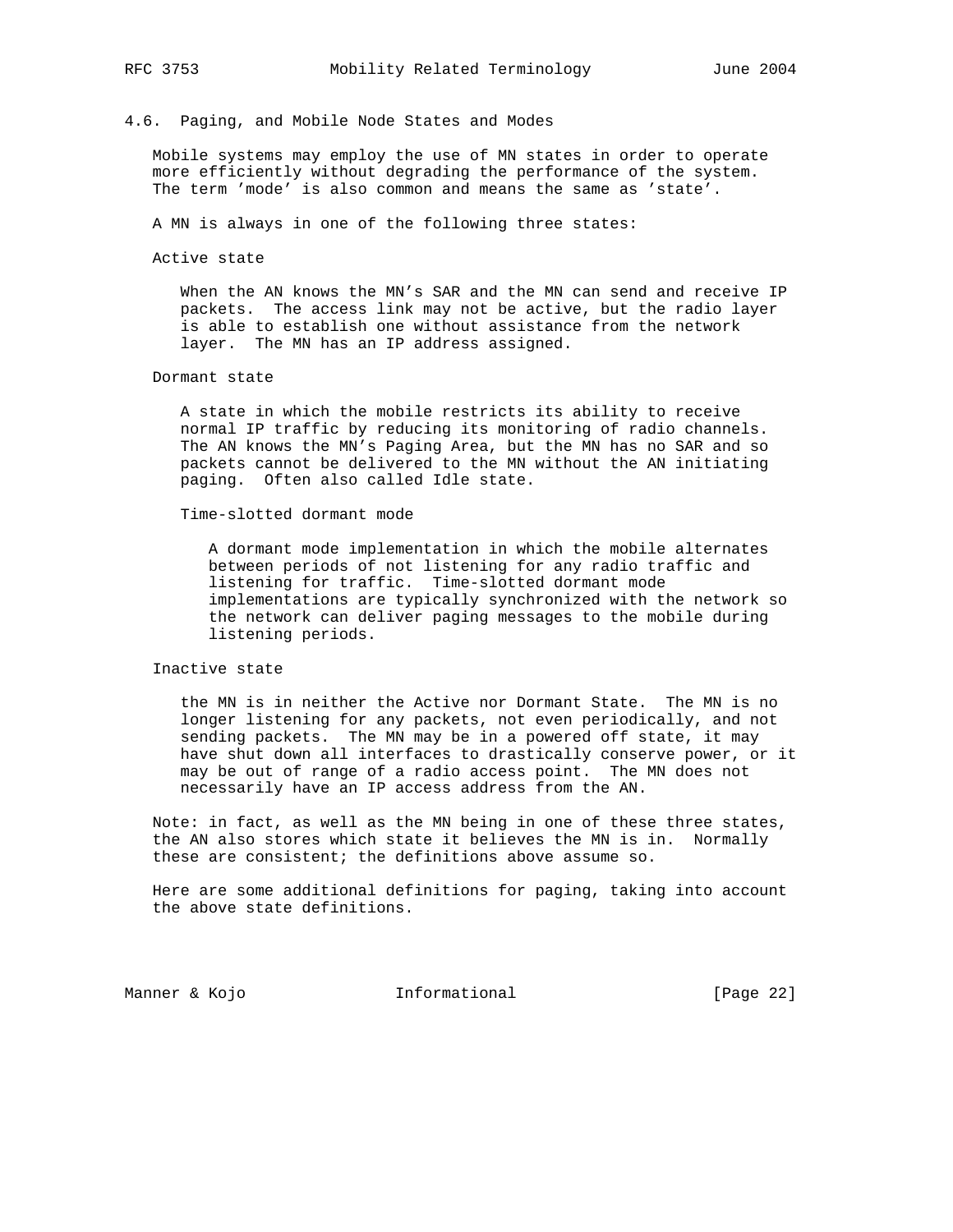#### Paging

 A procedure initiated by the Access Network to move a Dormant MN into the Active State. As a result of paging, the MN establishes a SAR and the IP routes are set up.

#### Location updating

 A procedure initiated by the MN, by which it informs the AN that it has moved into a new paging area.

## Paging area

 A part of the Access Network, typically containing a number of ARs/APs, which corresponds to some geographical area. The AN keeps and updates a list of all the Dormant MNs present in the area. If the MN is within the radio coverage of the area it will be able to receive paging messages sent within that Paging Area.

#### Paging area registrations

 Signaling from a dormant mode mobile node to the network, by which it establishes its presence in a new paging area. Paging Area Registrations thus enable the network to maintain a rough idea of where the mobile is located.

## Paging channel

 A radio channel dedicated to signaling dormant mode mobiles for paging purposes. By current practice, the paging channel carries only control traffic necessary for the radio link, although some paging protocols have provision for carrying arbitrary traffic (and thus could potentially be used to carry IP).

## Traffic channel

 The radio channel on which IP traffic to an active mobile is typically sent. This channel is used by a mobile that is actively sending and receiving IP traffic, and is not continuously active in a dormant mode mobile. For some radio link protocols, this may be the only channel available.

Manner & Kojo **Informational Informational** [Page 23]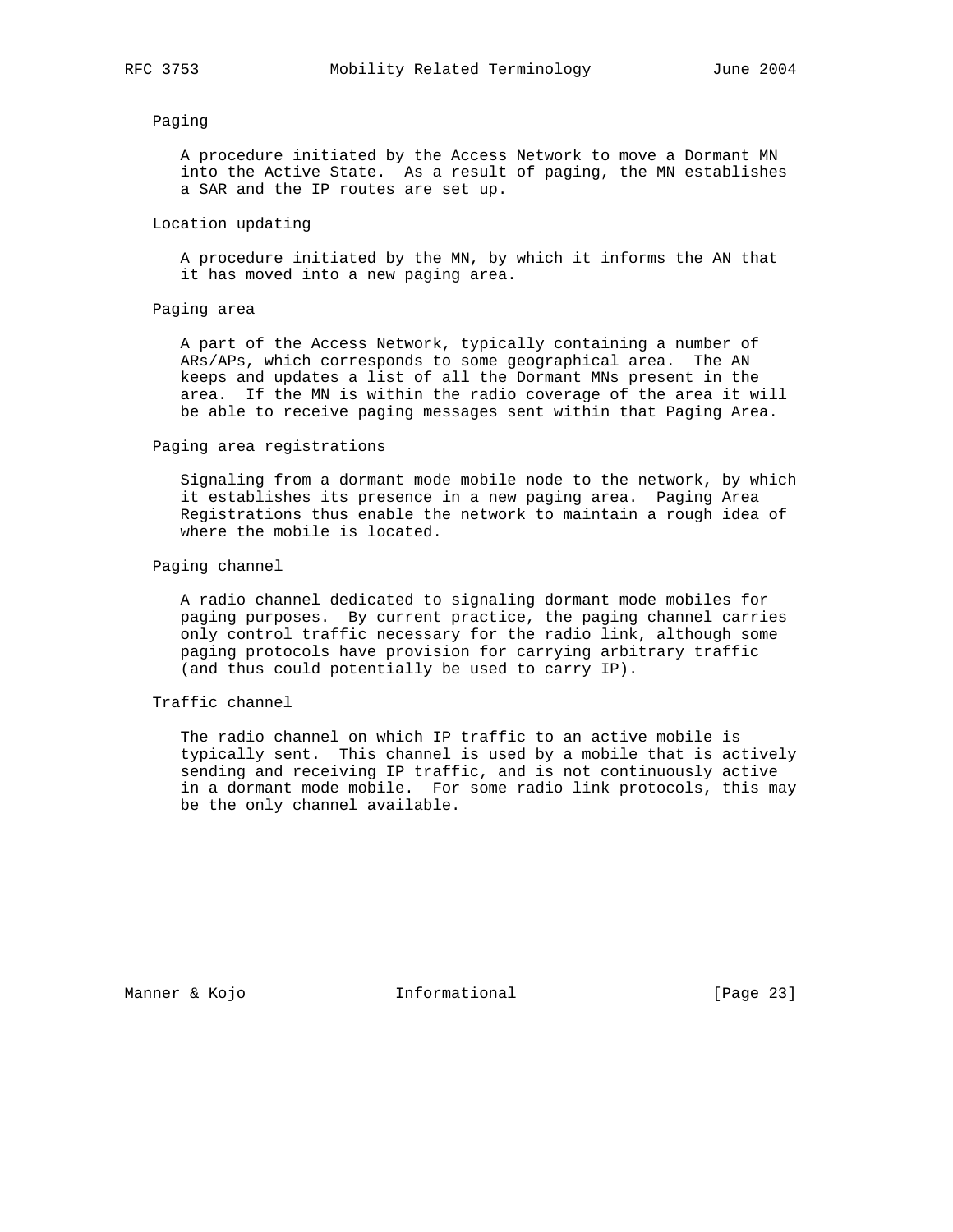## 4.7. Context Transfer

#### Context

 The information on the current state of a routing-related service required to re-establish the routing-related service on a new subnet without having to perform the entire protocol exchange with the MN from scratch.

## Feature context

 The collection of information representing the context for a given feature. The full context associated with a MN is the collection of one or more feature contexts.

## Context transfer

 The movement of context from one router or other network entity to another as a means of re-establishing routing-related services on a new subnet or collection of subnets.

## Routing-related service

 A modification to the default routing treatment of packets to and from the MN. Initially establishing routing-related services usually requires a protocol exchange with the MN. An example of a routing-related service is header compression. The service may also be indirectly related to routing, for example, security. Security may not affect the forwarding decision of all intermediate routers, but a packet may be dropped if it fails a security check (can't be encrypted, authentication failed, etc.). Dropping the packet is basically a routing decision.

## 4.8. Candidate Access Router Discovery

Capability of an AR

 A characteristic of the service offered by an AR that may be of interest to an MN when the AR is being considered as a handoff candidate.

Candidate AR (CAR)

 An AR to which MN has a choice of performing IP-level handoff. This means that MN has the right radio interface to connect to an AP that is served by this AR, as well as the coverage of this AR overlaps with that of the AR to which MN is currently attached.

Manner & Kojo **Informational** [Page 24]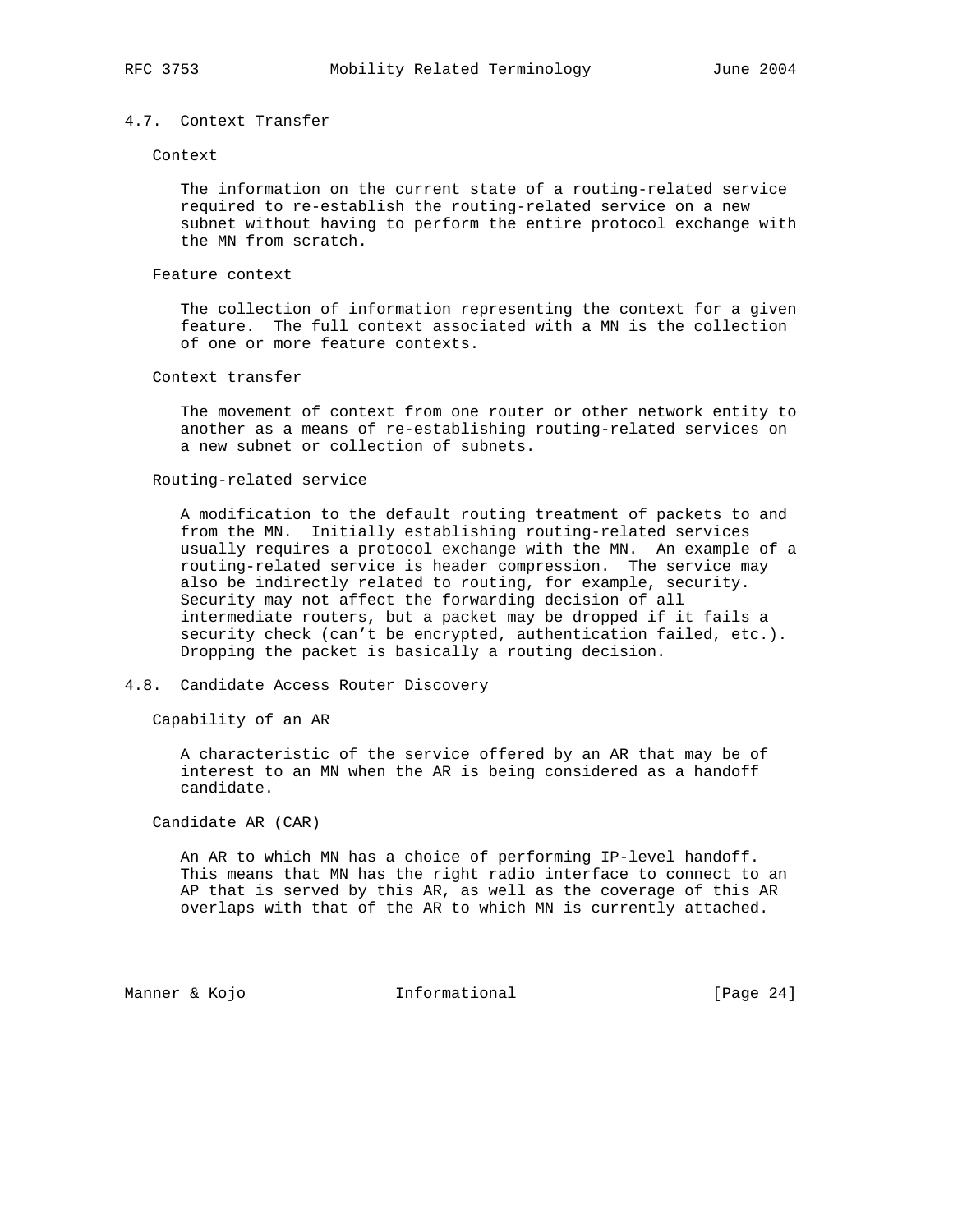Target AR (TAR)

 An AR with which the procedures for the MN's IP-level handoff are initiated. TAR is selected after running a TAR Selection Algorithm that takes into account the capabilities of CARs, preferences of MN and any local policies.

4.9. Types of Mobility

 We can differentiate between host and network mobility, and various types of network mobility. Terminology related more to applications such as the Session Initiation Protocol, such as personal mobility, is out of scope for this document.

Host mobility support

 Refers to the function of allowing a mobile node to change its point of attachment to the network, without interrupting IP packet delivery to/from that node. There may be different sub functions depending on what the current level of service is being provided; in particular, support for host mobility usually implies active and dormant modes of operation, depending on whether the node has any current sessions or not. Access Network procedures are required to keep track of the current point of attachment of all the MNs or establish it at will. Accurate location and routing procedures are required in order to maintain the integrity of the communication. Host mobility is often called 'terminal mobility'.

Network mobility support

 Refers to the function of allowing an entire network to change its point of attachment to the Internet, and, thus, its reachability in the topology, without interrupting IP packet delivery to/from that mobile network.

 Two subcategories of mobility can be identified within both host mobility and network mobility:

Global mobility

Same as Macro mobility.

Local mobility

Same as Micro mobility.

Manner & Kojo **Informational** [Page 25]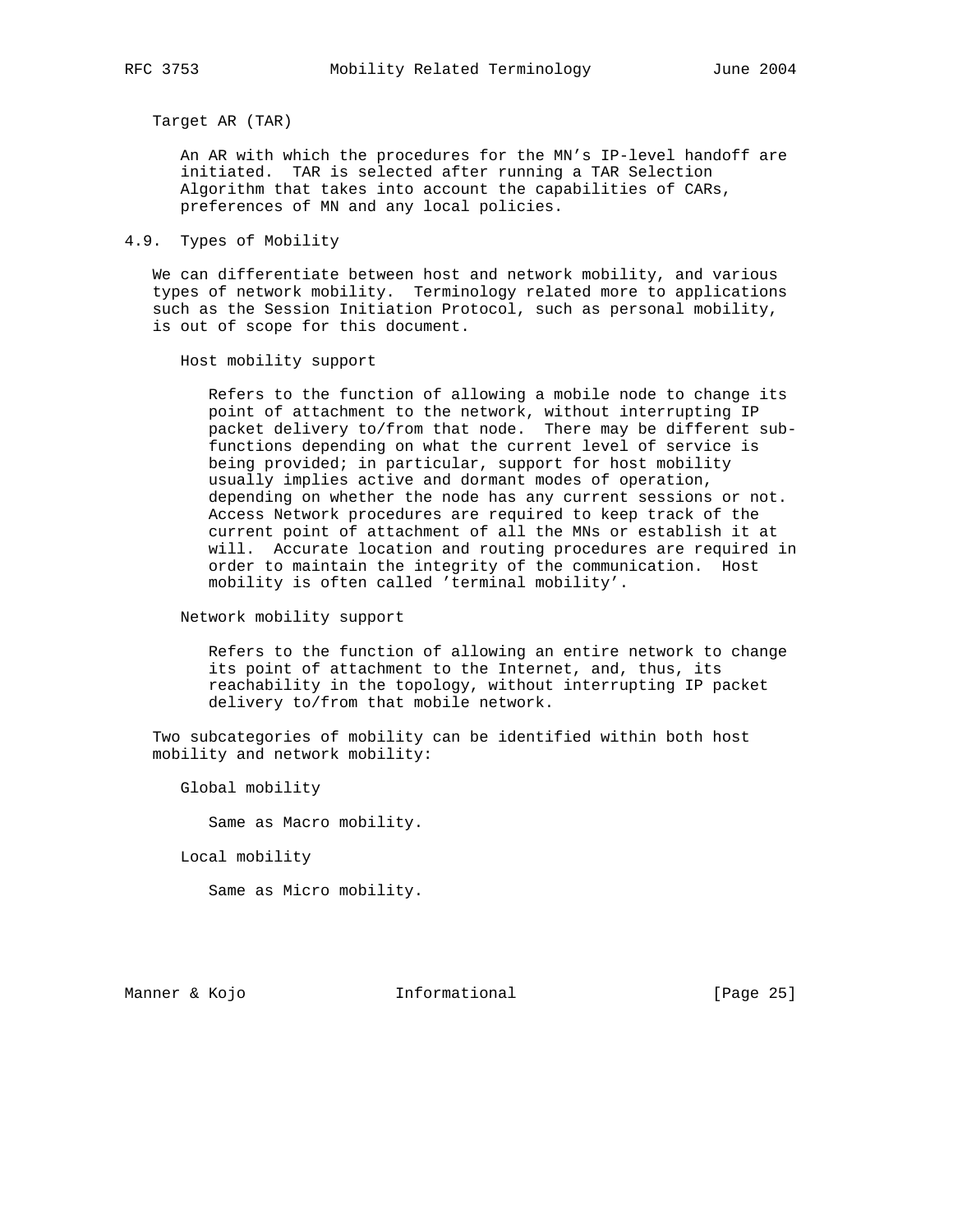Macro mobility

 Mobility over a large area. This includes mobility support and associated address registration procedures that are needed when a MN moves between IP domains. Inter-AN handovers typically involve macro-mobility protocols. Mobile-IP can be seen as a means to provide macro mobility.

Micro mobility

 Mobility over a small area. Usually this means mobility within an IP domain with an emphasis on support for active mode using handover, although it may include idle mode procedures also. Micro-mobility protocols exploit the locality of movement by confining movement related changes and signaling to the access network.

Local mobility management

 Local mobility management (LMM) is a generic term for protocols dealing with IP mobility management confined within the access network. LMM messages are not routed outside the access network, although a handover may trigger Mobile IP messages to be sent to correspondent nodes and home agents.

5. Specific Terminology for Mobile Ad-Hoc Networking

Cluster

 A group of nodes located within close physical proximity, typically all within range of one another, which can be grouped together for the purpose of limiting the production and propagation of routing information.

## Cluster head

 A cluster head is a node (often elected in the cluster formation process) that has complete knowledge about group membership and link state information in the cluster. Each cluster should have one and only one cluster head.

Cluster member

 All nodes within a cluster except the cluster head are called members of that cluster.

Manner & Kojo **Informational** [Page 26]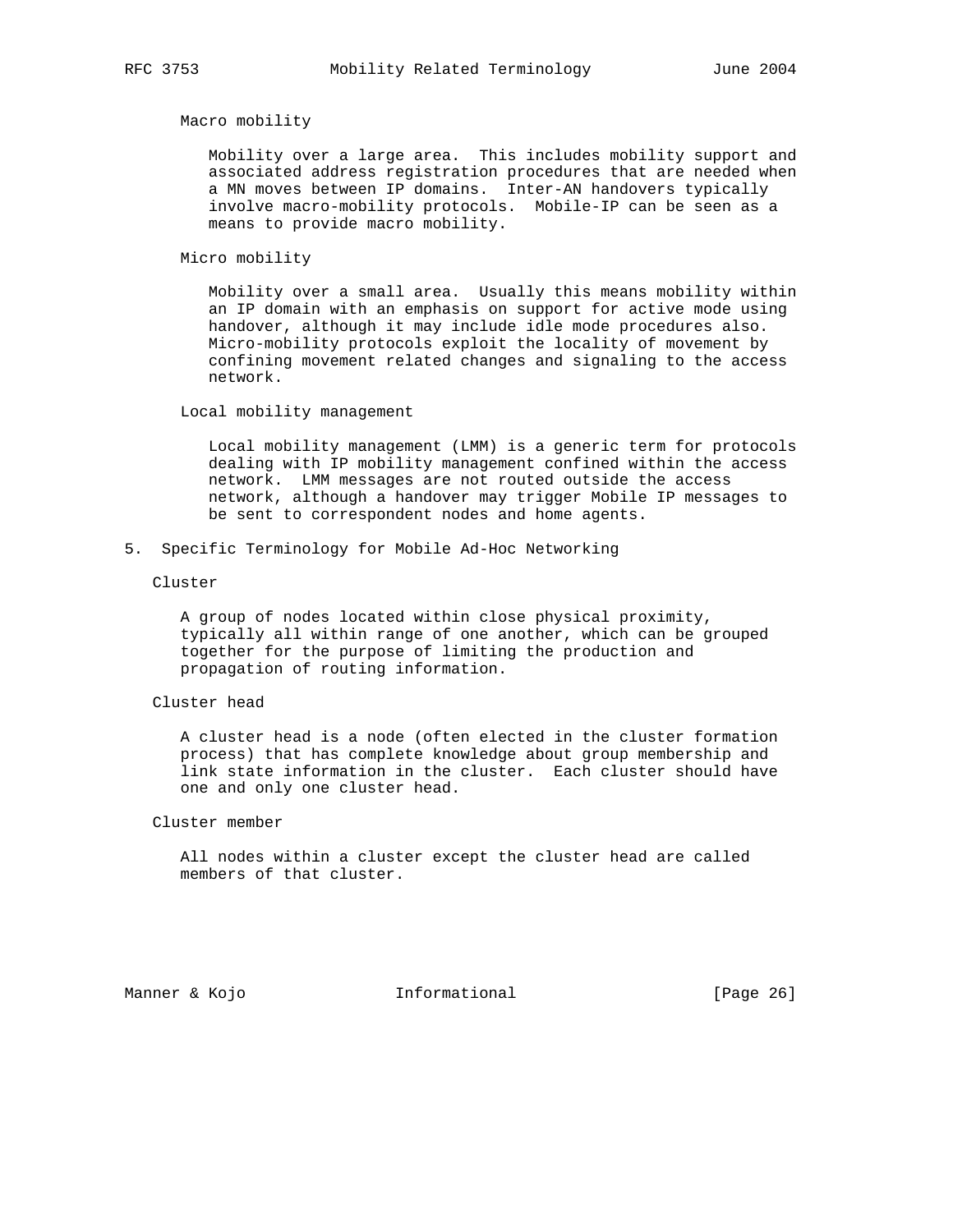#### Convergence

 The process of approaching a state of equilibrium in which all nodes in the network agree on a consistent collection of state about the topology of the network, and in which no further control messages are needed to establish the consistency of the network topology.

#### Convergence time

 The time which is required for a network to reach convergence after an event (typically, the movement of a mobile node) which changes the network topology.

#### Laydown

 The relative physical location of the nodes within the ad hoc network.

#### Pathloss matrix

 A matrix of coefficients describing the pathloss between any two nodes in an ad hoc network. When the links are asymmetric, the matrix is also asymmetric.

#### Scenario

The tuple <laydown, pathloss matrix, mobility factor, traffic> characterizing a class of ad hoc networks.

## 6. Security-related Terminology

 This section includes terminology commonly used around mobile and wireless networking. Only a mobility-related subset of the entire security terminology is presented.

Authorization-enabling extension

 An authentication which makes a (registration) message acceptable to the ultimate recipient of the registration message. An authorization-enabling extension must contain an SPI (see below) [10].

Mobility security association

 A collection of security contexts, between a pair of nodes, which may be applied to mobility-related protocol messages exchanged between them. In Mobile IP, each context indicates

Manner & Kojo **Informational** [Page 27]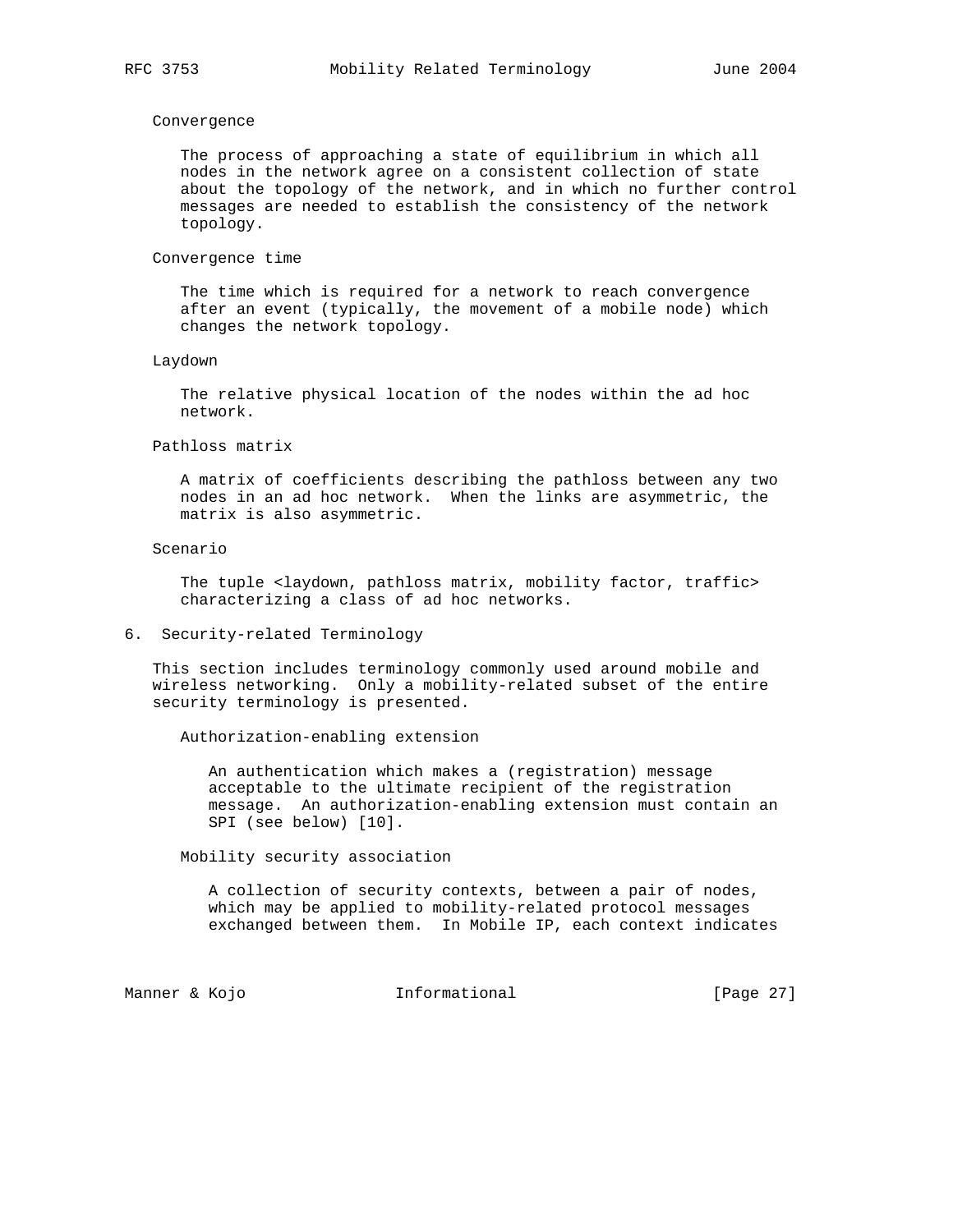an authentication algorithm and mode, a secret (a shared key, or appropriate public/private key pair), and a style of replay protection in use. Mobility security associations may be stored separately from the node's IPsec Security Policy Database (SPD) [10].

Registration key

 A key used in the Mobility Security Association between a mobile node and a foreign agent. A registration key is typically only used once or a very few times, and only for the purposes of verifying a small volume of Authentication data [12].

Security context

 A security context between two nodes defines the manner in which two nodes choose to mutually authenticate each other, and indicates an authentication algorithm and mode.

Security Parameter Index (SPI)

 An index identifying a security context between a pair of routers among the contexts available in the mobility security association.

 The Mobile IPv6 specification includes more security terminology related to MIPv6 bindings [9]. Terminology about the MIP challenge/response mechanism can be found in [11].

7. Security Considerations

 This document presents only terminology. There are no security issues in this document.

8. Contributors

 This document was initially based on the work of Tapio Suihko, Phil Eardley, Dave Wisely, Robert Hancock, Nikos Georganopoulos, Markku Kojo, and Jukka Manner.

 Charles Perkins has provided input terminology related to ad-hoc networks.

 Thierry Ernst has provided the terminology for discussing mobile networks.

Manner & Kojo **Informational** [Page 28]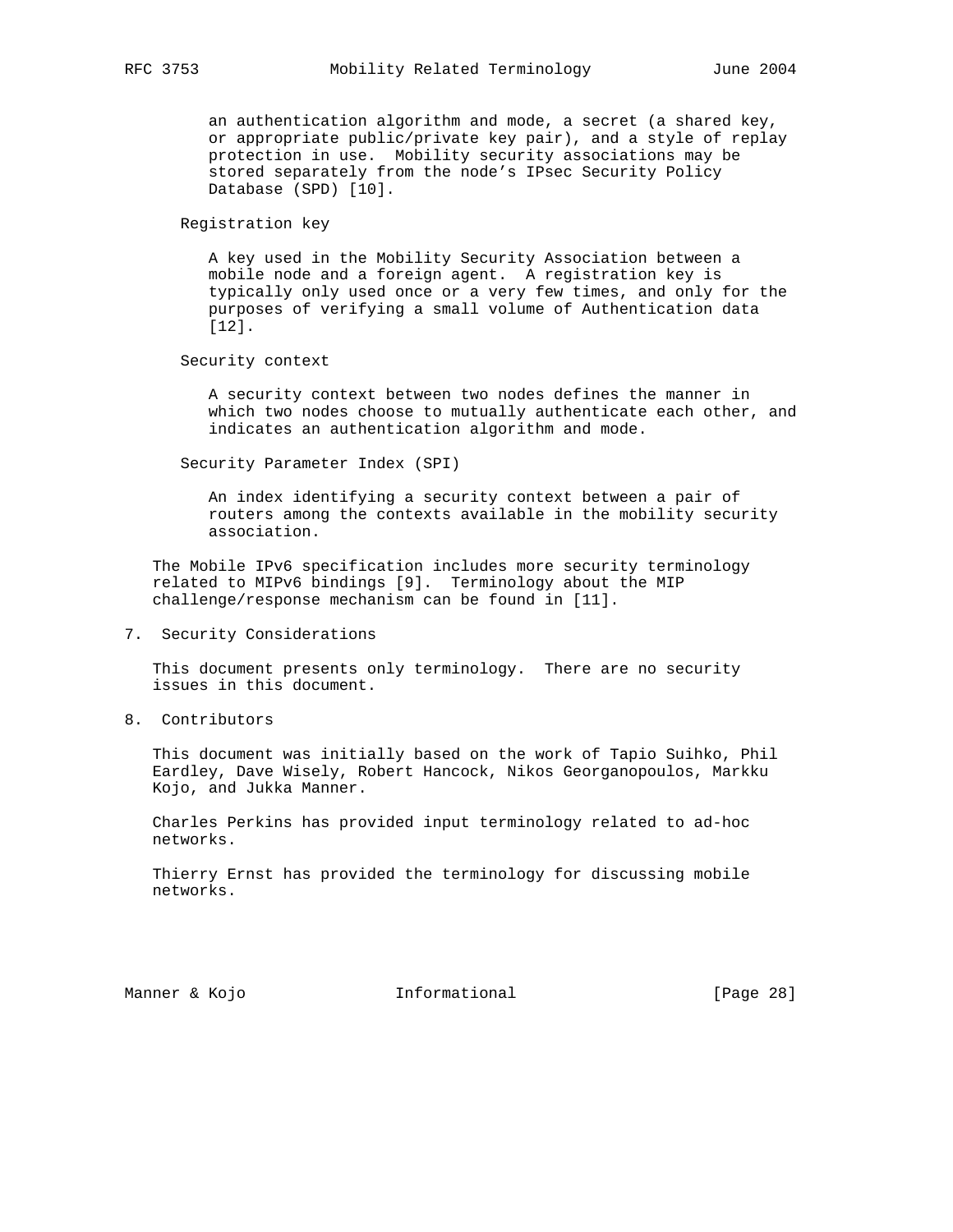Henrik Levkowetz did a final check of the definitions in revision -05 and suggested a number of changes.

9. Acknowledgments

 This work has been partially performed in the framework of the IST project IST-2000-28584 MIND, which is partly funded by the European Union. Some of the authors would like to acknowledge the help of their colleagues in preparing this document.

 Randy Presuhn did a very thorough and helpful review of the -02 version of the terminology.

 Some definitions of terminology have been adapted from [1], [2], [3], [4], [7], [8], [9] and [10].

- 10. Informative References
	- [1] Blair, D., Tweedly, A., Thomas, M., Trostle, J. and M. Ramalho, "Realtime Mobile IPv6 Framework", Work in Progress.
	- [2] Calhoun, P., Montenegro, G. and C. Perkins, "Mobile IP Regionalized Tunnel Management", Work in Progress.
	- [3] Deering, S. and R. Hinden, "Internet Protocol, Version 6 (IPv6) Specification", RFC 2460, December 1998.
	- [4] Koodli, R., Ed., "Fast Handovers for Mobile IPv6", Work in Progress.
	- [5] Yavatkar, R., Pendarakis, D. and R. Guerin, "A Framework for Policy-based Admission Control", RFC 2753, January 2000.
	- [6] Kempf, J., McCann, P. and P. Roberts, "IP Mobility and the CDMA Radio Access Network: Applicability Statement for Soft Handoff", Work in Progress.
	- [7] Kempf, J., Ed., "Problem Description: Reasons For Performing Context Transfers Between Nodes in an IP Access Network", RFC 3374, September 2002.
	- [8] Trossen, D., Krishnamurthi, G., Chaskar, H. and J. Kempf, "Issues in candidate access router discovery for seamless IP level handoffs", Work in Progress.
	- [9] Johnson, D., Perkins, C. and J. Arkko, "Mobility Support in IPv6", RFC 3775, June 2004.

Manner & Kojo **Informational** [Page 29]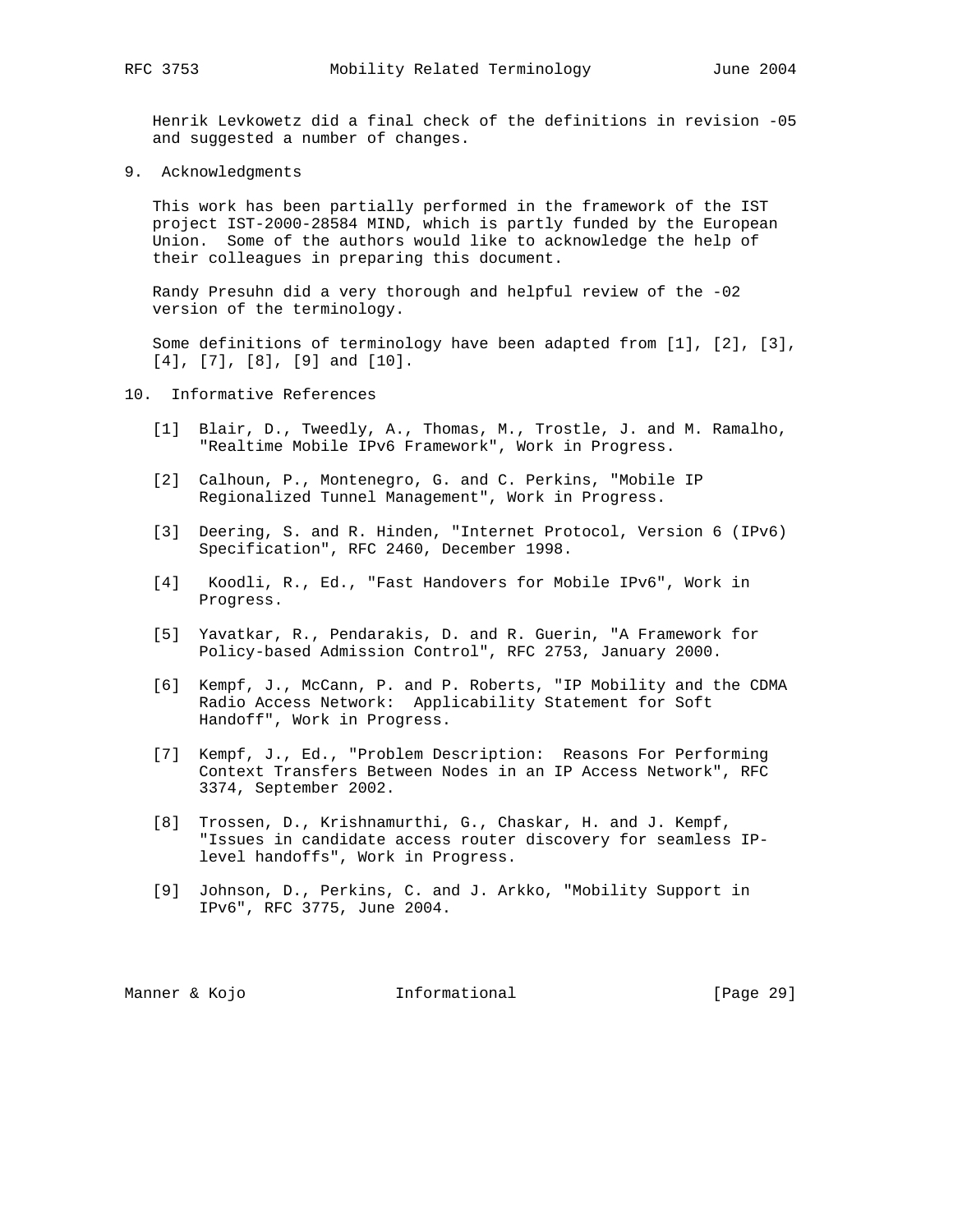- [10] Perkins, C., Ed., "IP Mobility Support for IPv4", RFC 3344, August 2002.
- [11] Perkins, C., Calhoun, P. and J. Bharatia, "Mobile IPv4 Challenge/Response Extensions (revised)", Work in Progress.
- [12] Perkins, C. and P. Calhoun, "AAA Registration Keys for Mobile IP", Work in Progress.
- [13] Ernst, T. and H. Lach, "Network Mobility Support Terminology", Work in Progress.
- [14] Moy, J., "OSPF Version 2", STD 54, RFC 2328, April 1998.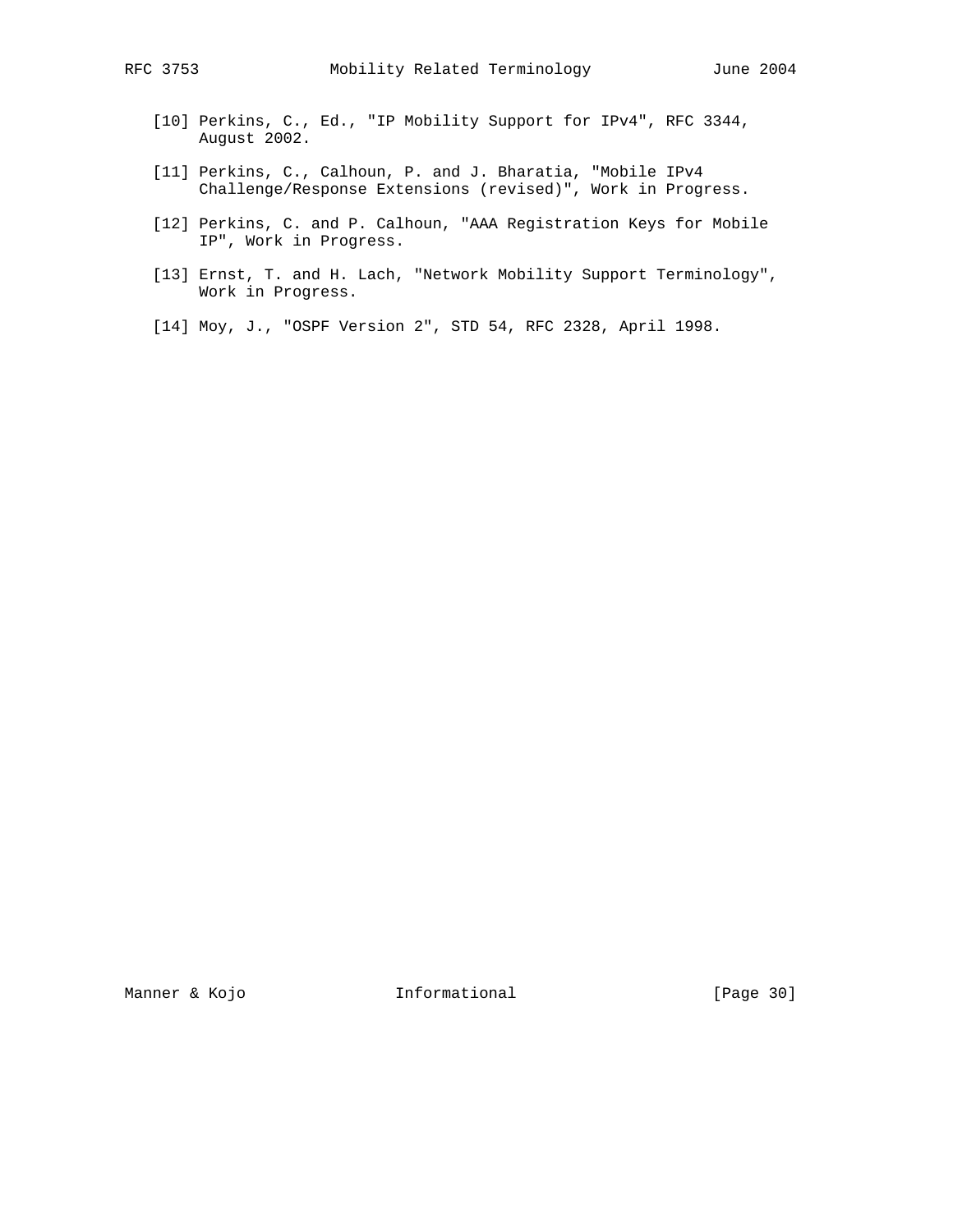# 11. Appendix A - Index of Terms

| AD                               | 14             |
|----------------------------------|----------------|
| AL                               | 13             |
| ΑN                               | 14             |
|                                  | 14             |
|                                  | 13             |
| AP                               | 13             |
| AR                               | 14             |
|                                  | 13             |
|                                  | 14             |
|                                  |                |
|                                  |                |
|                                  |                |
|                                  | 14             |
|                                  |                |
|                                  |                |
|                                  |                |
| Authorization-enabling extension | 27             |
|                                  | 19             |
|                                  |                |
|                                  |                |
|                                  | $\mathfrak{D}$ |
|                                  |                |
|                                  |                |
|                                  |                |
|                                  |                |
|                                  | 15             |
|                                  |                |
|                                  |                |
|                                  |                |
|                                  |                |
|                                  |                |
|                                  |                |
|                                  |                |
|                                  | 3              |
|                                  |                |
|                                  |                |
|                                  |                |
|                                  |                |
|                                  | 2.4            |
|                                  | 24             |
|                                  |                |
|                                  | 27             |
|                                  |                |
|                                  |                |
|                                  | 2.2            |
|                                  |                |
|                                  | 20             |

Manner & Kojo Manner and Theorem ational

[Page 31]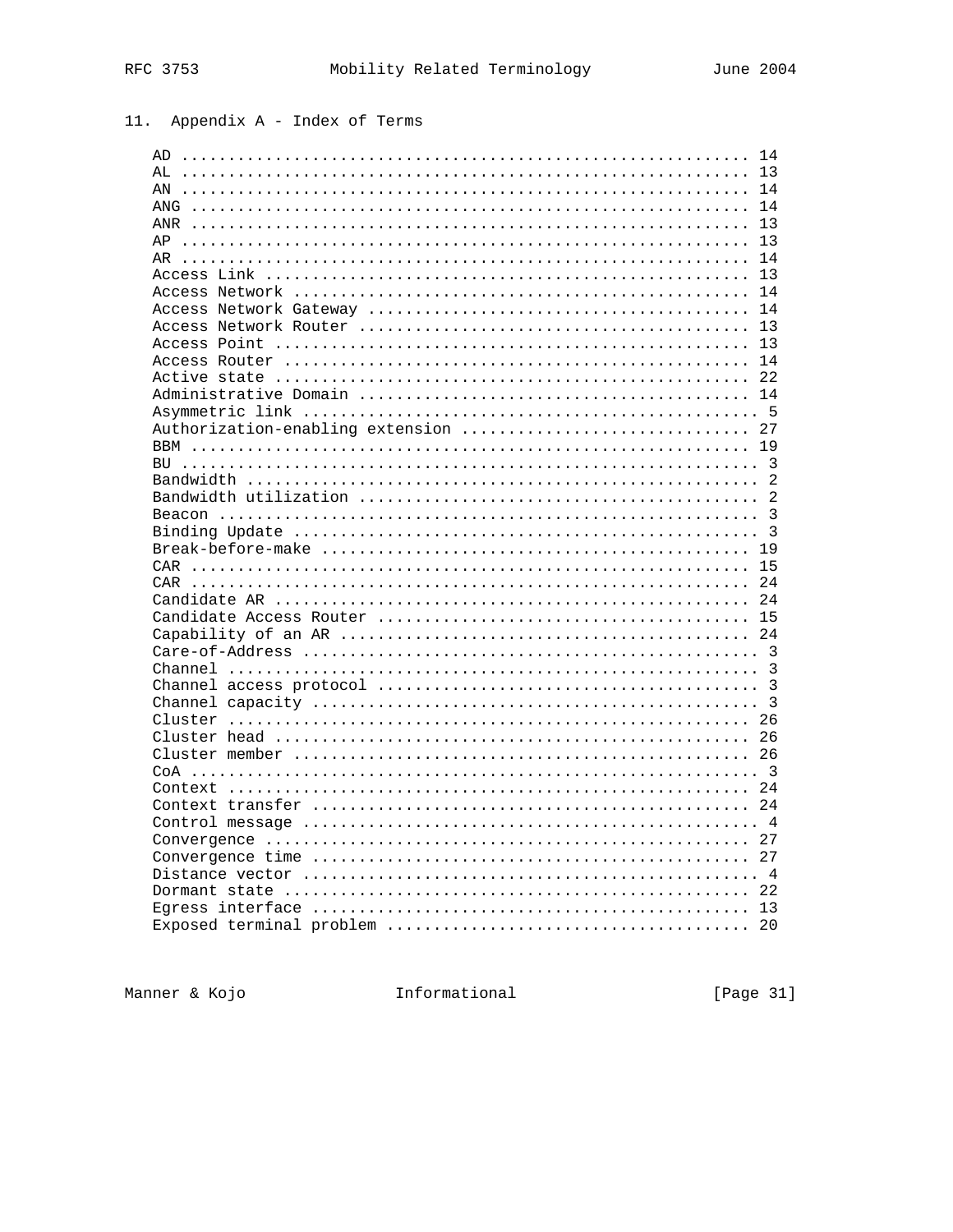| FN         |    |
|------------|----|
|            |    |
|            |    |
|            |    |
|            |    |
|            |    |
|            |    |
|            |    |
|            |    |
|            |    |
|            |    |
|            |    |
|            |    |
|            |    |
|            |    |
|            |    |
|            |    |
|            |    |
|            |    |
|            |    |
|            |    |
|            |    |
|            |    |
|            |    |
|            |    |
|            |    |
|            |    |
|            |    |
|            |    |
|            |    |
|            |    |
|            |    |
|            |    |
|            |    |
|            |    |
|            |    |
|            |    |
|            |    |
|            | 6  |
|            |    |
|            |    |
|            | 25 |
|            | 26 |
|            | 23 |
|            |    |
|            | -7 |
| <b>MBB</b> | 19 |
| MH         | 12 |
| MN         | 12 |
|            |    |

Manner & Kojo <a>
Manner <a>
Manner <a>
Manner <a>
Manner <a>
Manner <a>
Manner <a>
Manner <a>
Manner <a>
Manner <a</a>
Manner <a>
Manner <a</a>
Manner <a>
Manner <a</a>
Manner <a</a>
Manner <a</a>
Manner <a</a>
Manner <a<

[Page 32]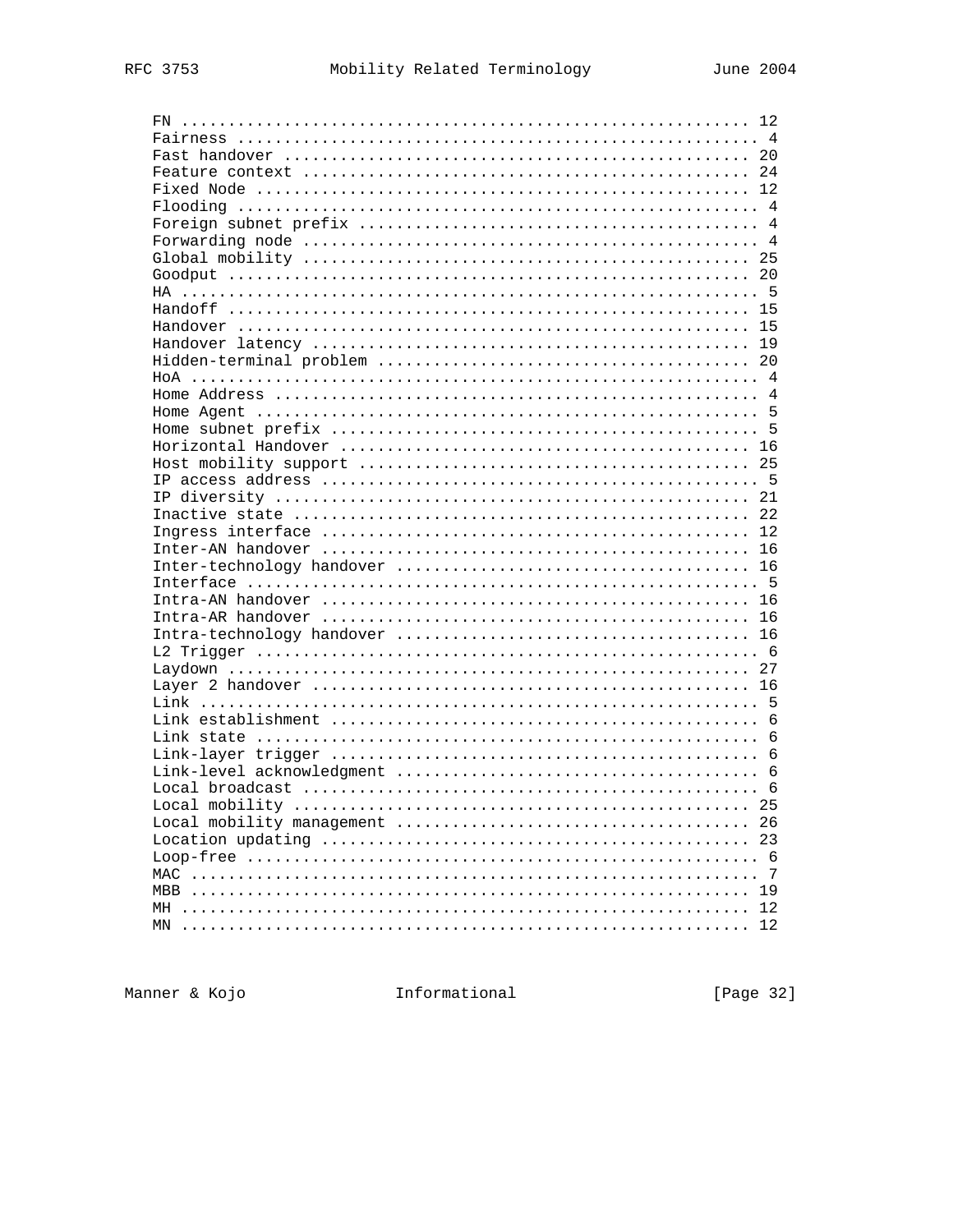| MNN |              |
|-----|--------------|
|     |              |
|     |              |
|     |              |
|     |              |
|     |              |
|     |              |
|     |              |
|     |              |
|     |              |
|     |              |
|     |              |
|     |              |
|     |              |
|     |              |
|     |              |
|     |              |
|     |              |
|     |              |
|     |              |
|     |              |
|     |              |
|     |              |
|     |              |
|     |              |
|     |              |
|     |              |
|     |              |
|     |              |
|     |              |
|     |              |
|     |              |
|     |              |
|     |              |
|     |              |
|     |              |
|     |              |
|     |              |
|     |              |
|     |              |
|     |              |
|     |              |
|     |              |
|     |              |
|     |              |
|     |              |
|     |              |
|     |              |
|     |              |
|     | $\mathsf{R}$ |

Manner & Kojo <a>
Manner <a>
Manner <a>
Manner <a>
Manner <a>
Manner <a>
Manner <a>
Manner <a>
Manner <a>
Manner <a</a>
Manner <a>
Manner <a</a>
Manner <a>
Manner <a</a>
Manner <a</a>
Manner <a</a>
Manner <a</a>
Manner <a<

[Page 33]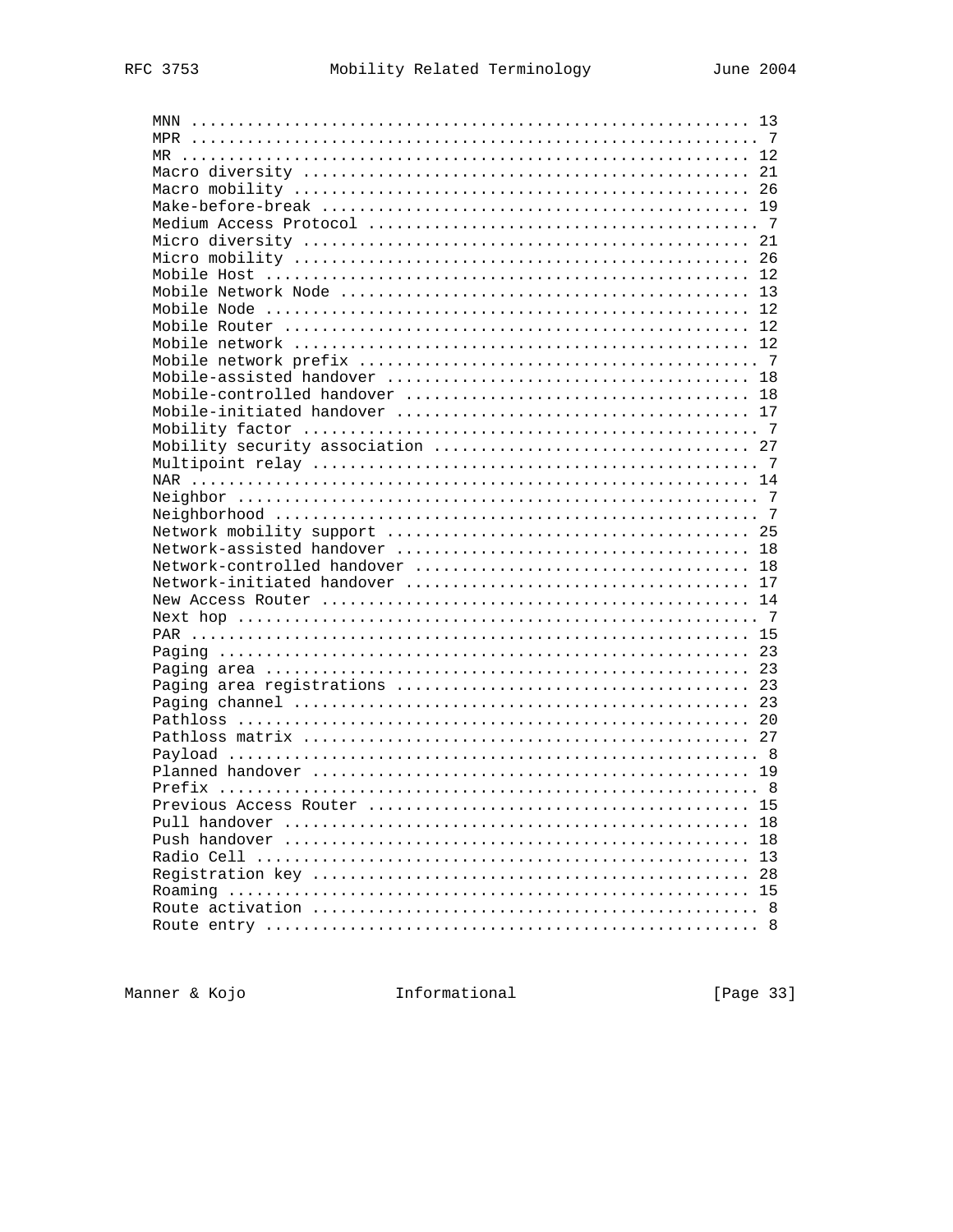| 17 |
|----|

Manner & Kojo <a>
Manner <a>
Manner <a>
Manner <a>
Manner <a>
Manner <a>
Manner <a>
Manner <a>
Manner <a>
Manner <a</a>
Manner <a>
Manner <a</a>
Manner <a>
Manner <a</a>
Manner <a</a>
Manner <a</a>
Manner <a</a>
Manner <a<

[Page 34]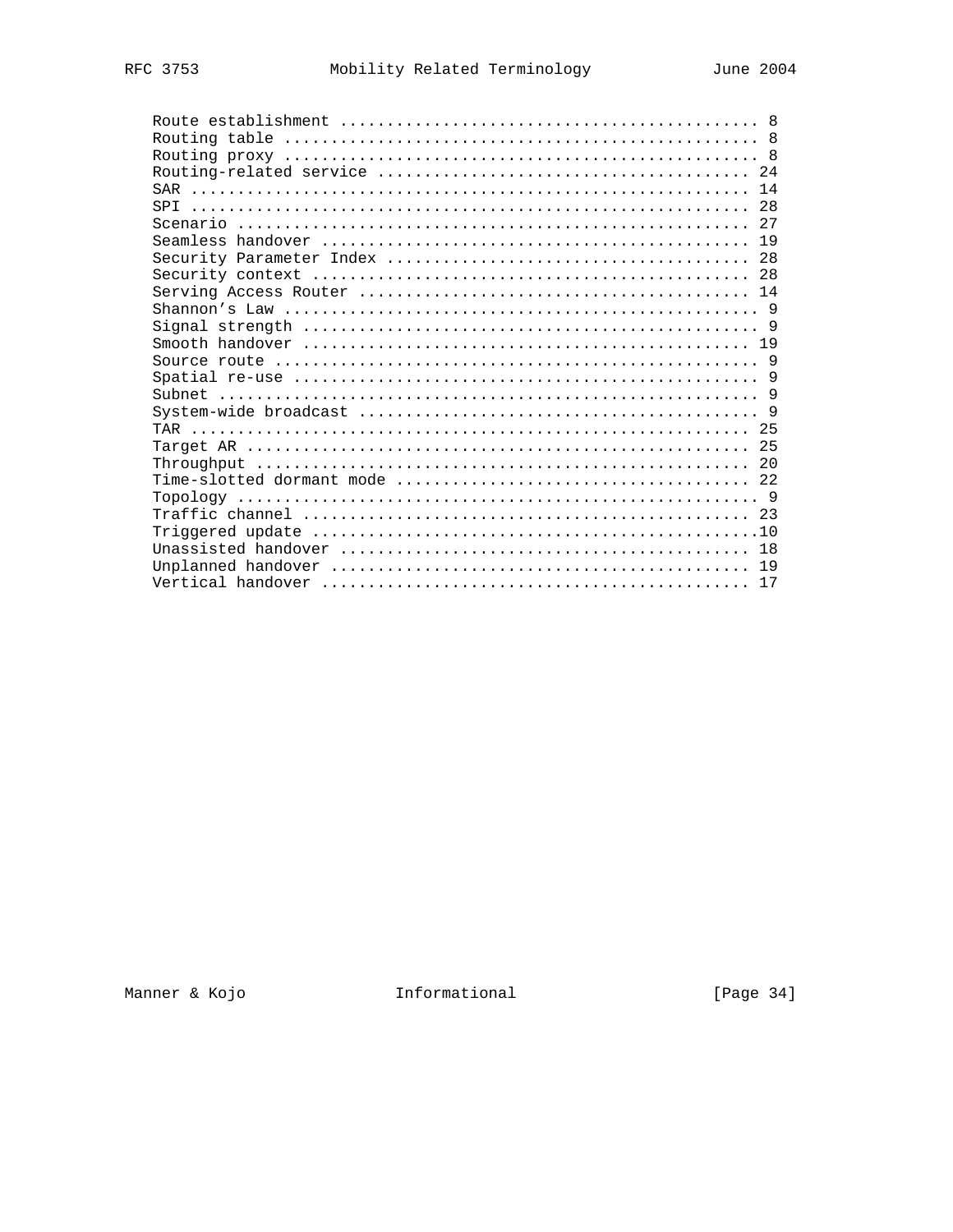# RFC 3753 Mobility Related Terminology June 2004

# 12. Authors' Addresses

 Jukka Manner Department of Computer Science University of Helsinki P.O. Box 26 (Teollisuuskatu 23) FIN-00014 HELSINKI Finland

 Phone: +358-9-191-44210 Fax: +358-9-191-44441 EMail: jmanner@cs.helsinki.fi

 Markku Kojo Department of Computer Science University of Helsinki P.O. Box 26 (Teollisuuskatu 23) FIN-00014 HELSINKI Finland

 Phone: +358-9-191-44179 Fax: +358-9-191-44441 EMail: kojo@cs.helsinki.fi